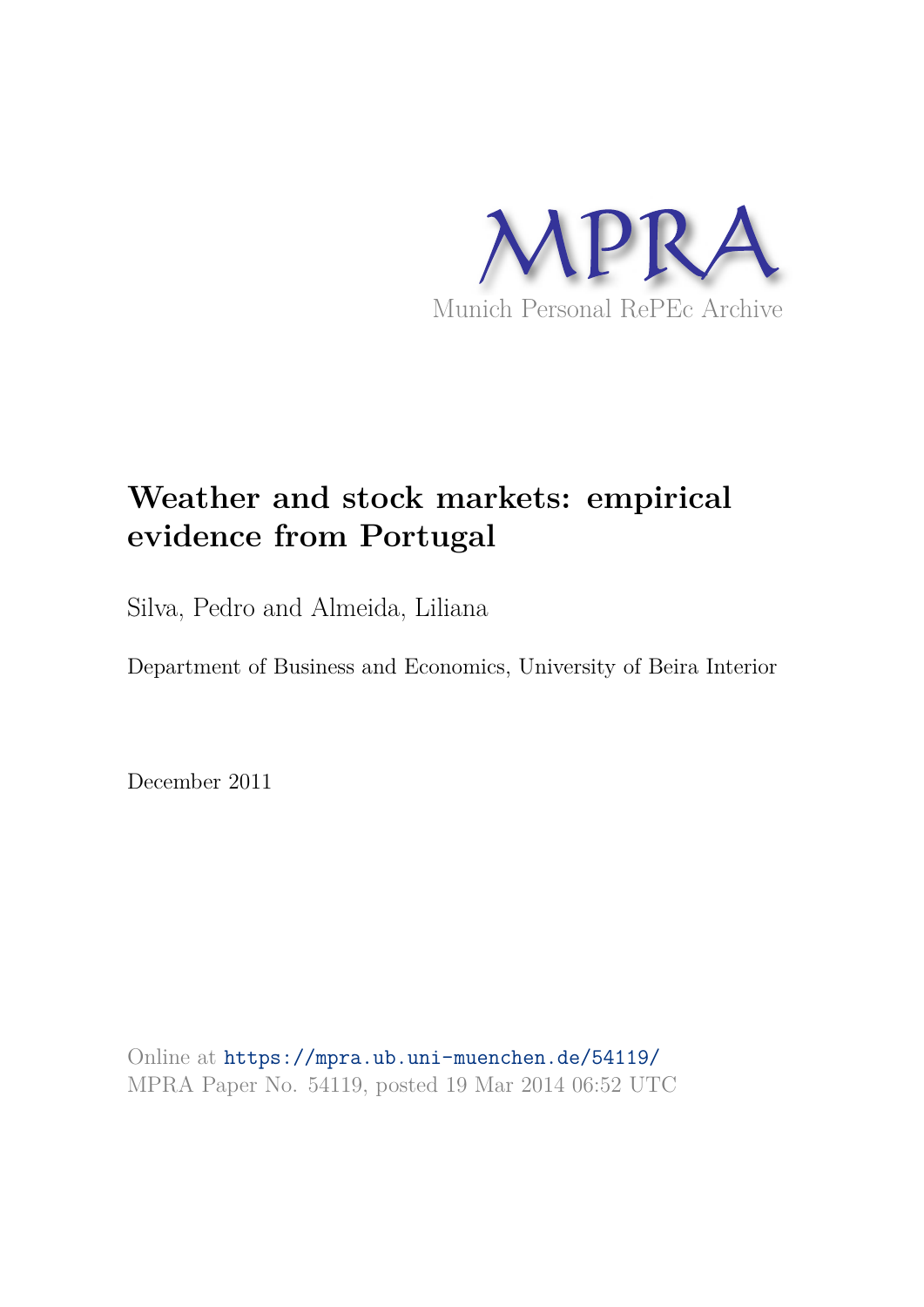## **Weather and stock markets: empirical evidence from Portugal**

**This version: December, 2011** 

## **Pedro M. Silva 1 2 \* , Liliana P. Almeida <sup>1</sup>**

### **1 Department of Business and Economics, University of Beira Interior, 6201-209 Covilhã, Portugal**

**2 NECE – Research Unit in Business Sciences, 6201-209 Covilhã, Portugal** 

ABSTRACT: Multiple psychological studies support a relationship between weather and the mood of individuals. Furthermore, mood seems to influence the decision making process of individuals namely when those decisions are risky. Therefore, weather may have an indirect impact on market returns. We review the current evidence and investigate the relationship between four weather variables (Rain, Temperature, Sunshine and Wind speed) and the returns of a Portuguese stock market index between January 2000 and December 2009. In this research, based on "bin tests" and regression analysis, we detect the influence of temperature, especially, low temperatures, on the stock market (low temperatures being associated with higher returns) but we cannot rule out the possibility that weather effects are being confounded with simpler calendar patterns.

KEY WORDS: Stock market anomalies • Weather effects • Stock returns • Market efficiency

\* pmarques@ubi.pt

 $\overline{a}$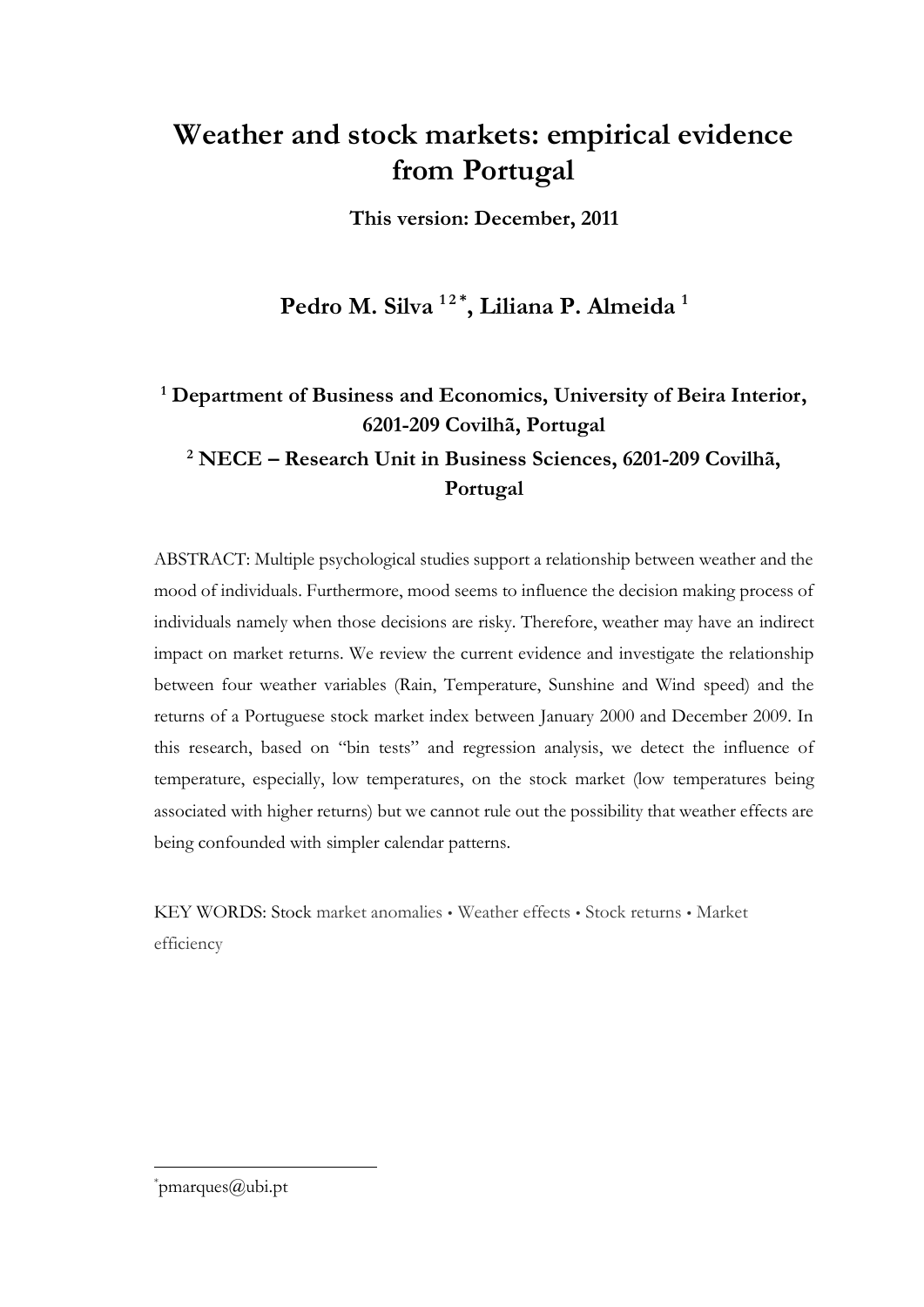#### **1. INTRODUCTION**

Can weather conditions influence stock markets? Certainly yes if the revenues or costs of the companies traded in the market are sensitive to weather conditions (such as with leisure, travel, agriculture, power generation companies, etc.). But can weather in a more subtle (and irrational) manner change investor's mood and thereby influence the markets? Psychology studies show that weather conditions influence the mood of individuals. In turn, the emotional state of the individuals, their good or bad mood, may influence their decisionmaking process. If their mood influences the perception or risk assessment of investments (or the pessimism regarding future investment prospects) this will impact investment decisions. A line of research that intends to detect the possible influence of weather on prices and returns of financial assets has grown in recent years, built upon this *weathermoodinvestment decisions* causal chain.

There is plentiful evidence regarding the first link, documenting several types of weather effects on people's mood. For instance, violence and aggressiveness are associated with high temperatures (Bell & Baron 1976, Baron & Ransberger 1978, Palamarek & Rule 1979, Anderson 2001). Schneider et al. (1980) and Howarth & Hoffman (1984) argue that low temperatures may also increase aggressiveness and sunshine hours are inversely correlated with skepticism. Bell et al. (2003) state that extreme hot weather leads to more violence and that cold weather generates anxiety. Wyndham (1969) argues that extreme heat may lead to hysteria or apathy. As expected, human performance is affected in very high or low temperatures (Wyndham 1969, Allen & Fischer 1978). For Auliciems (1972) and Howarth & Hoffman (1984) there is a correlation between high humidity and sunshine hours with performance. Persinger (1975) and Cunningham (1979) concluded that sunshine hours are correlated with individual's mood self-assessment and McAndrew (1993) states that lack of sunshine generates melancholy or, according to Eagles (1994), even depression. Generosity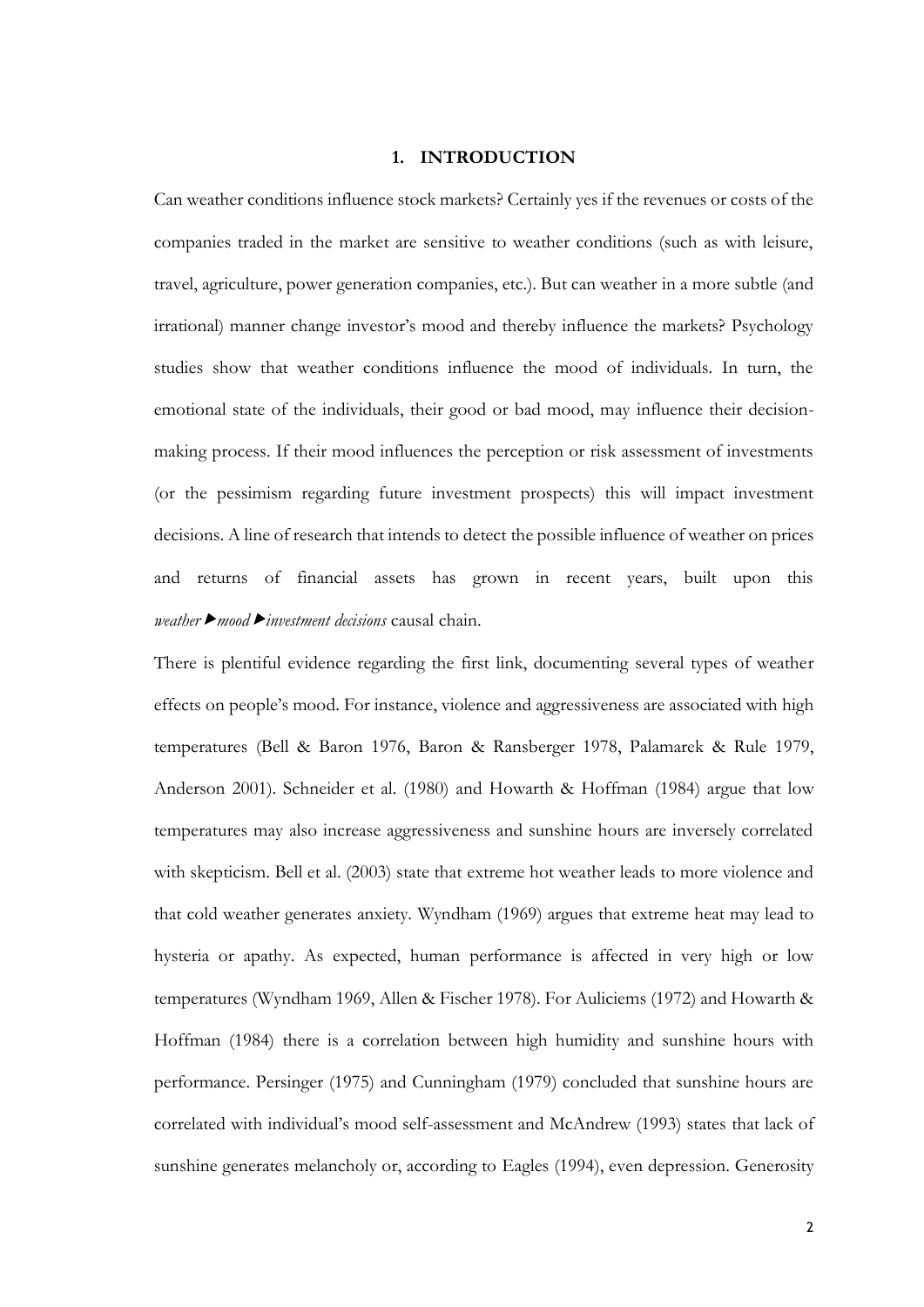is also affected and Rind (1996) relates tipping to sunshine hours while Cunningham (1979) concluded that people exhibit less helping behaviors when subject to extreme temperatures. Wind may also carry psychological and physiological consequences such as fatigue, headaches, migraines, irritability and sleepiness (Fletcher 1988, Rose et al. 1995, and Cooke et al. 2000). It was found that dramatic actions such as suicidal attempts are also correlated with weather conditions (Breuer et al. 1986, Tietjen & Kripke 1994). This is coherent with the findings of Wright & Bower (1992) and Bagozzi et al. (1999) that show that people in a good mood make more positive assessments of life satisfaction, past events, other people and consumer products.

In what concerns to the second link several studies document the impact of mood on the attitudes of individuals towards risk. However this relationship seems to be complex and two competing hypothesis are suggested. The affect infusion model (AIM) states that happy moods foster risk-prone behavior (Forgas 1995) and the mood-maintenance hypothesis (MMH) states that happy moods lead to risk-averse behavior in order to maximize the likelihood of individuals maintaining their mood (Isen & Patrick 1983). There is evidence supporting both theories, stronger for AIM, but finding the dominant effect may be hindered due to non-linearities in the relationship mood vs. risk aversion (Yuen & Lee 2003) and the mediating roles of factors such as age (Chow et al. 2007), gender (Fehr 2007) and how high are the stakes (Isen & Geva 1987, Michl et al. 2011).

In any case it seems plausible that weather conditions influence the mood of individuals which will condition investment decisions affecting stock markets.

This hypothesis has been investigated since 1993 for various markets and using different weather variables (mostly cloudiness or sunshine hours, temperature, wind speed, precipitation, humidity, barometric pressure and geomagnetic storms). In Table 1 we review the existing evidence that shows mixed results but where temperature stands out as the most robust weather effect.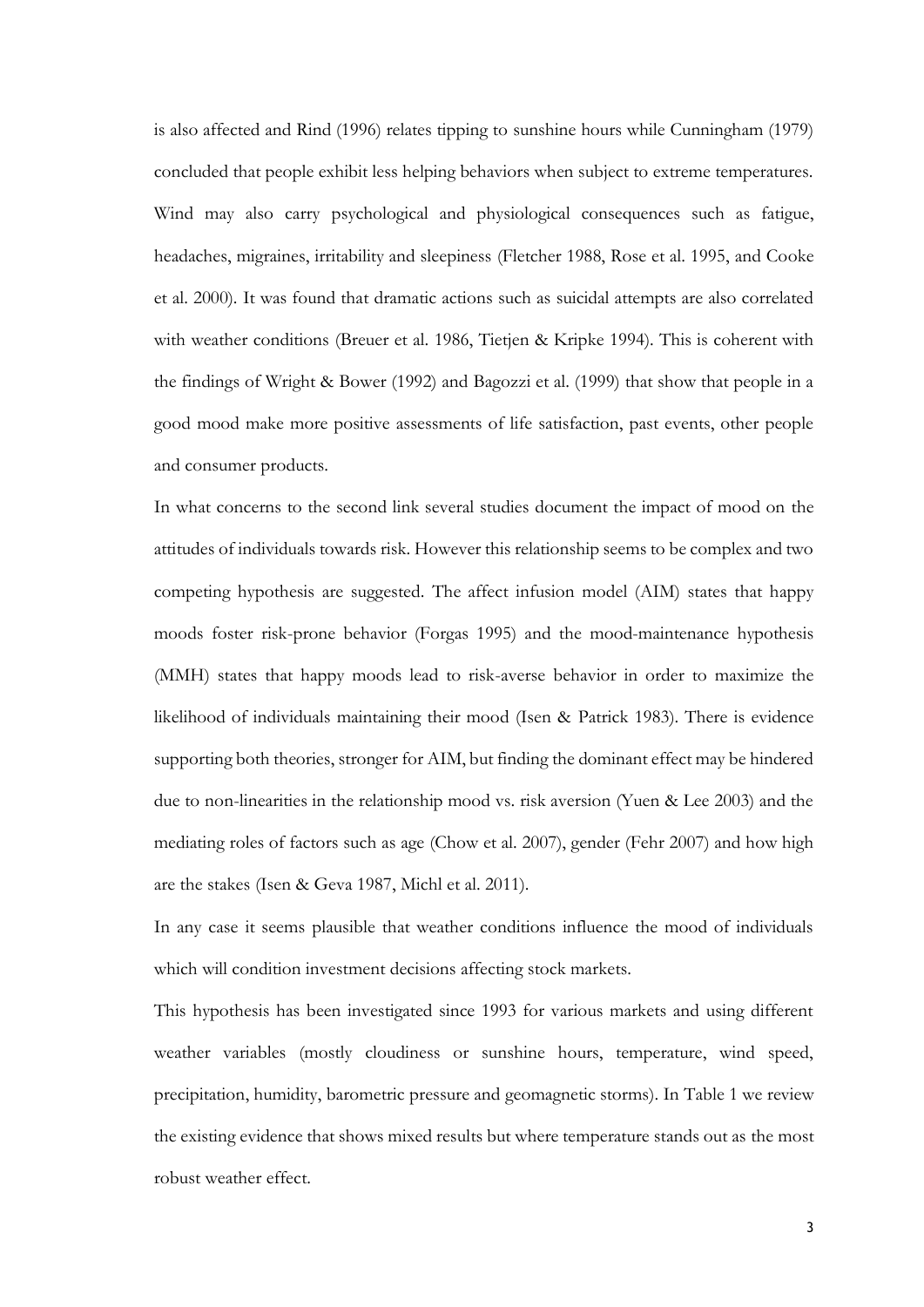Two multi-country studies comprising Portugal show that temperature (Dowling & Lucey 2008) and wind speed (Shu & Hung 2009) might have an impact on Portuguese stock market returns. If these effects are robust this could be a sign of inefficiency (irrationality) in the stock markets.

In this study we will conduct a more exhaustive analysis on the potential impact of four weather variables on the returns of the Portuguese stock market using a different weather database and a different sample period.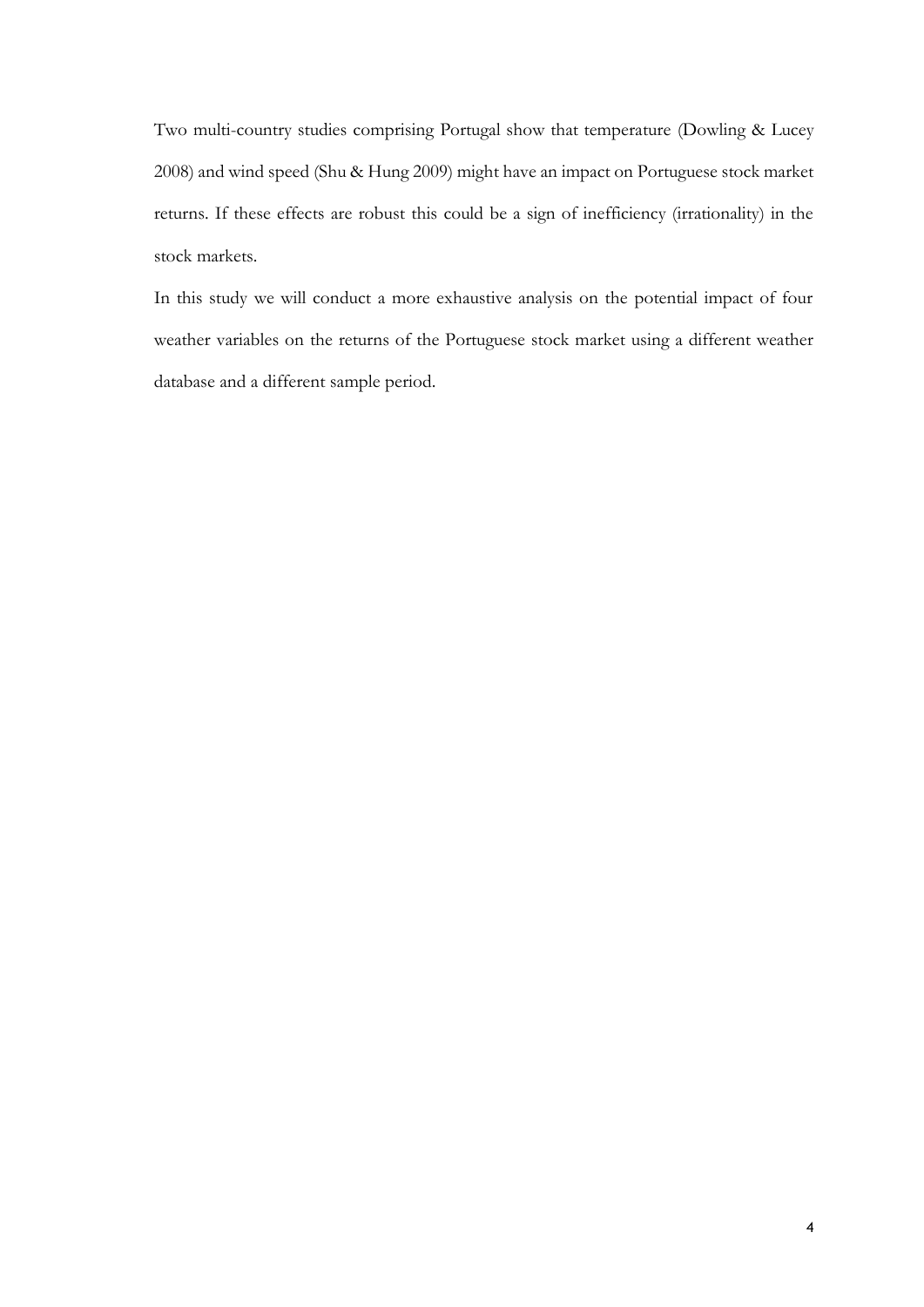#### **Table 1. Past research**

| Authors                                       | Location/country,<br>Period           | Evidence                                                                                                                                                                                                   |  |  |  |  |  |
|-----------------------------------------------|---------------------------------------|------------------------------------------------------------------------------------------------------------------------------------------------------------------------------------------------------------|--|--|--|--|--|
| Weather variable: cloudiness (sunshine hours) |                                       |                                                                                                                                                                                                            |  |  |  |  |  |
| Saunders (1993)                               | New York, 1927-1989                   | $\checkmark$ Strong correlation with stock returns.                                                                                                                                                        |  |  |  |  |  |
| Trombley (1997)                               | New York, 1927-1992                   | * Weak evidence of correlation with stock returns. Saunders (1993) results are<br>biased.                                                                                                                  |  |  |  |  |  |
| Kramer & Runde<br>(1997)                      | Germany, 1960-1990                    | * Stock returns in Germany are not affected by cloudiness. Data-mining may<br>affect these studies.                                                                                                        |  |  |  |  |  |
| Hirshleifer &<br>Shumway (2003)               | 26 countries, 1988-<br>1997           | $\checkmark$ Strong correlation between cloudiness in the cities where stock exchanges are<br>located and market indices.                                                                                  |  |  |  |  |  |
| Pardo & Valor (2003)                          | Spain, 1981-2000                      | <b>*</b> Cloudiness does not influence stock returns before or after the switch from<br>floor trading to the computerized trading system in the Madrid Stock Exchange.                                     |  |  |  |  |  |
| Loughran & Schultz<br>(2004)                  | 24 US cities, 1984-1997               | * Cloudiness in cities where company headquarters are located does not<br>influence stock returns; New York city cloud cover show some relation (non-<br>significant) with stock returns.                  |  |  |  |  |  |
| Goetzmann & Zhu<br>(2005)                     | Five US cities, 1990-<br>1995         | Local weather does not have a significant impact in the investors' decision to<br>trade stocks; √ The relation between liquidity (bid-ask spread) and cloud cover<br>in New York is significant.           |  |  |  |  |  |
| Dowling & Lucey<br>(2005)                     | Ireland, 1988-2000                    | <b>*</b> The relation between cloudiness and the Irish stock market index is not<br>statistically significant.                                                                                             |  |  |  |  |  |
| Limpaphayom et al.<br>(2005)                  | Chicago, 1997-2001                    | $\checkmark$ Some evidence of less could cover in Chicago being associated with larger<br>income for traders.                                                                                              |  |  |  |  |  |
| Chang et al. (2006)                           | Taiwan, 1997-2003                     | $\checkmark$ Extreme cloud cover conditions significantly impact the stock market.                                                                                                                         |  |  |  |  |  |
| Levy & Galili $(2008)$                        | Israel (Tel-Aviv), 1998-<br>2002      | <b>*</b> Average investor propensity to buy stocks is not affected by cloud cover.                                                                                                                         |  |  |  |  |  |
| Chang et al. (2008)                           | New York, 1994-2004                   | $\checkmark$ Cloud cover impact is significant only during the opening of the market (15<br>minutes).                                                                                                      |  |  |  |  |  |
| Yoon & Kang (2009)                            | Seoul, 1990-2006                      | × No significant relation in South Korea.                                                                                                                                                                  |  |  |  |  |  |
| Goodfellow et al.<br>(2010)                   | Germany, 2004-2005                    | $\checkmark$ Cloud cover impacts liquidity in the Frankfurt Stock Exchange.                                                                                                                                |  |  |  |  |  |
| Fruehwirth & Sögner<br>(2011)                 | US, 2002-2006                         | * Cloud cover is the most relevant weather variable influencing corporate bond<br>spreads but only at the 10% level.                                                                                       |  |  |  |  |  |
| Akhtari (2011)                                | New York, 1948-2010                   | $\checkmark$ Sunshine and daily market returns are positively correlated but the strength of<br>the effect varies over time.                                                                               |  |  |  |  |  |
| Weather variable: Temperature                 |                                       |                                                                                                                                                                                                            |  |  |  |  |  |
| Keef & Roush (2002,<br>2005)                  | New Zealand, 1986-<br>2002, 1980-2002 | * Weak evidence for the impact of temperature on prices of bank bills,<br>government bonds and stock indices.                                                                                              |  |  |  |  |  |
| Cao & Wei (2005a,<br>2005 <sub>b</sub>        | a) 8 countries b) $27$<br>countries   | $\checkmark$ Robust relation between temperature and stock returns (higher temperatures<br>associated with lower returns).                                                                                 |  |  |  |  |  |
| Chang et al. $(2006)$                         | Taiwan, 1997-2003                     | $\checkmark$ Extreme temperature (especially low) associated with low returns.                                                                                                                             |  |  |  |  |  |
| Keef & Roush $(2007)$                         | Australia, 1992-2003                  | ► Strong negative impact of temperature on stock returns.                                                                                                                                                  |  |  |  |  |  |
| Gerlach (2007)                                | US, 1980-2003                         | <b>*</b> Extreme temperature associated with low returns but anomaly is explained by<br>the release of relevant economic news during days with moderate temperature.                                       |  |  |  |  |  |
| Shu (2008)                                    | Taiwan, 1995-2004                     | $\checkmark$ Temperature has a negative relation with stock returns. Evidence is found<br>that temperature can influence proxies for investor sentiment.                                                   |  |  |  |  |  |
| Jacobsen &<br>Marquering (2008)               | 48 countries, 1970-<br>2004           | <b>*</b> Higher temperatures are associated with lower returns but causality is<br>questioned since seasonal dummies better explain the return differences.                                                |  |  |  |  |  |
| Hu (2008)                                     | 25 countries, 1973-<br>2008           | $\checkmark$ Negative correlation between temperature and returns.                                                                                                                                         |  |  |  |  |  |
| Dowling & Lucey<br>(2008)                     | 37 countries, 1994-<br>2004           | $\checkmark$ Negative correlation between temperature and returns mostly due to the<br>impact of low temperatures; No relation with volatility or between<br>deseasonalized temperature and stock returns. |  |  |  |  |  |
| Kang et al. (2009)                            | Shangai, 1996-2007                    | $\checkmark$ Some evidence of temperature affecting stock returns and volatility; the effect<br>is stronger when domestic investors are allowed to trade.                                                  |  |  |  |  |  |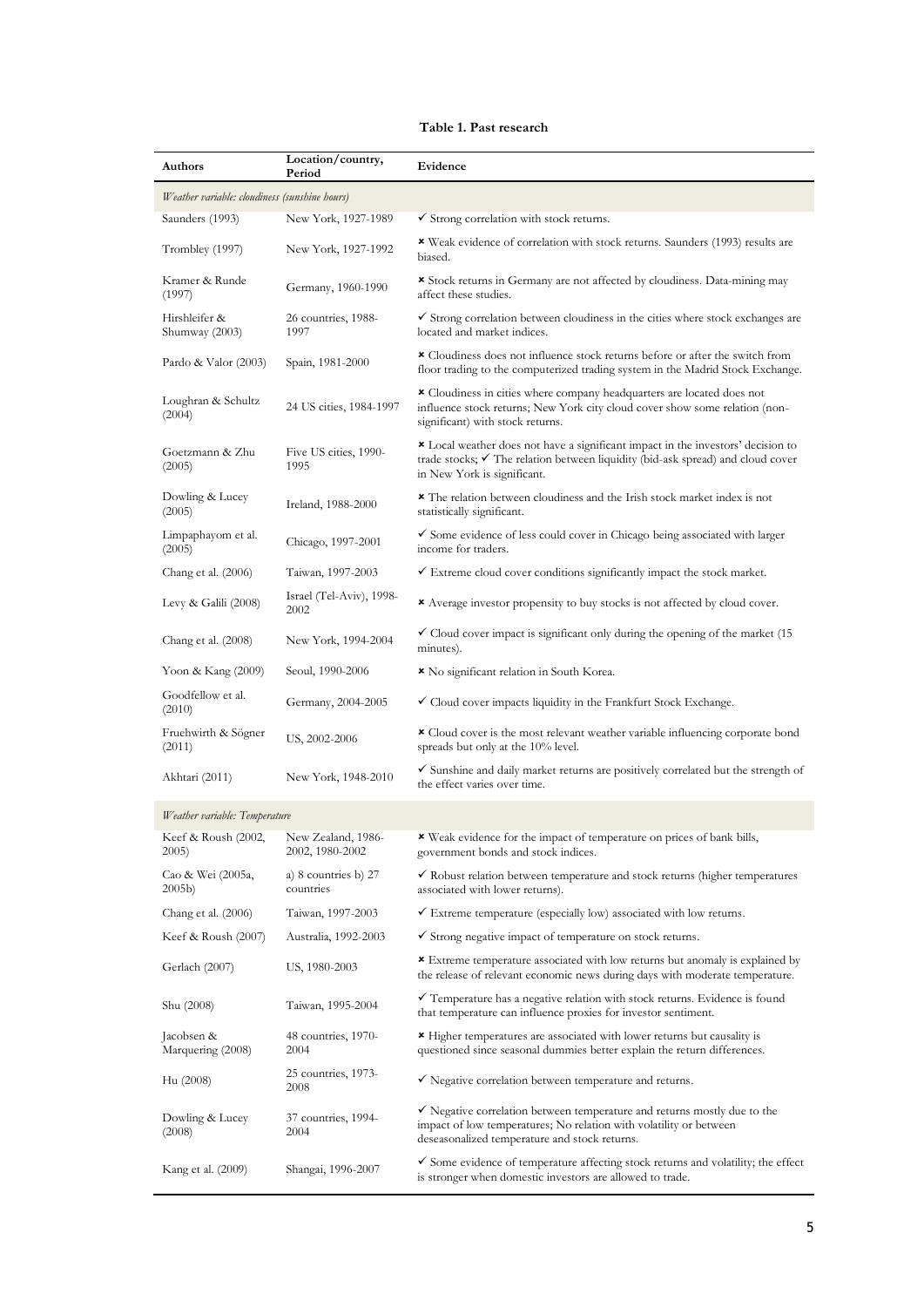| Yoon & Kang (2009)                    | Seoul, 1990-2006                             | $\checkmark$ Temperature is the strongest weather effect diminishing after abolishing<br>restrictions to foreign traders and the introduction of computerized trading<br>systems.                                  |  |  |  |  |
|---------------------------------------|----------------------------------------------|--------------------------------------------------------------------------------------------------------------------------------------------------------------------------------------------------------------------|--|--|--|--|
| Fruehwirth & Sögner<br>(2011)         | US, 2002-2006                                | * No evidence of influence over corporate bond spreads.                                                                                                                                                            |  |  |  |  |
| Weather variable: Wind Speed          |                                              |                                                                                                                                                                                                                    |  |  |  |  |
| Keef & Roush (2002)                   | Wellington (New<br>Zealand), 1986-2002       | $\checkmark$ Wind speed affects negatively stock returns (but not bank bills and<br>government bonds).                                                                                                             |  |  |  |  |
| Limpaphayom et al.<br>(2005)          | Chicago, 1997-2001                           | $\checkmark$ Deseasonalized wind speed increases the bid-ask spread and lowers the<br>propensity to buy. Wind speed by the morning is associated with more sell<br>orders and less trader income by the afternoon. |  |  |  |  |
| Keef & Roush (2007)                   | Sydney (Australia),<br>1992-2003             | × No relation between wind and index returns.                                                                                                                                                                      |  |  |  |  |
| Dowling & Lucey<br>(2008)             | 37 countries, 1994-<br>2004                  | * No evidence of impact on stock returns, weak evidence of impact on<br>volatility.                                                                                                                                |  |  |  |  |
| Shu & Hung (2009)                     | 18 european countries,<br>1994-2004          | $\checkmark$ Some evidence of stronger winds being associated with lower returns across<br>Europe.                                                                                                                 |  |  |  |  |
| Weather variable: Precipitation       |                                              |                                                                                                                                                                                                                    |  |  |  |  |
| Goetzmann & Zhu<br>(2005)             | 5 US cities, 1990-1995                       | * No evidence of any relation between annual and monthly precipitation and<br>NYSE returns.                                                                                                                        |  |  |  |  |
| Dowling & Lucey<br>(2005)             | Ireland, 1988-2000                           | $\checkmark$ Small but statistically significant effect (higher rainfall associated with lower<br>market returns).                                                                                                 |  |  |  |  |
| Gerlach (2007)                        | US, 1980-2003                                | * Rainy days are associated with lower returns but the effect disappears after<br>considering the impact of economic news.                                                                                         |  |  |  |  |
| Dowling & Lucey<br>(2008)             | 37 countries, 1994-<br>2004                  | * No evidence of impact on stock returns, some evidence of impact on<br>volatility.                                                                                                                                |  |  |  |  |
| Fruehwirth & Sögner<br>(2011)         | US, 2002-2006                                | * No evidence of influence over corporate bond spreads.                                                                                                                                                            |  |  |  |  |
| Weather variable: Humidity            |                                              |                                                                                                                                                                                                                    |  |  |  |  |
| Pardo & Valor (2003)                  | Spain, 1981-2000                             | * Humidity does not explain stock returns regardless of the trading system in<br>the Madrid Stock Exchange.                                                                                                        |  |  |  |  |
| Dowling & Lucey<br>(2005)             | Ireland, 1988-2000                           | $\checkmark$ Higher humidity associated with higher returns (contrary to expectations).                                                                                                                            |  |  |  |  |
| Chang et al. (2006)                   | Taiwan, 1997-2003                            | × No relation detected with stock returns.                                                                                                                                                                         |  |  |  |  |
| Shu (2008)                            | Taiwan, 1995-2004                            | $\checkmark$ Negative and significant relation between humidity and stock returns.                                                                                                                                 |  |  |  |  |
| Kang et al. (2009)                    | Shangai, 1996-2007                           | <b>*</b> Humidity does not explain returns in the Shangai stock market.                                                                                                                                            |  |  |  |  |
| Yoon & Kang (2009)                    | Seoul, 1990-2006                             | * No evidence of a humidity effect in stock returns.                                                                                                                                                               |  |  |  |  |
| Fruehwirth & Sögner<br>(2011)         | US, 2002-2006                                | * No evidence of influence over corporate bond spreads.                                                                                                                                                            |  |  |  |  |
| Weather variable: Geomagnetic storms  |                                              |                                                                                                                                                                                                                    |  |  |  |  |
| Krivelyova & Robotti<br>(2003)        | 9 countries, 1932-2002                       | $\checkmark$ Strong empirical support for the relation between geomagnetic storms and<br>stock market returns. World stock market returns are higher in absence of<br>geomagnetic storms.                          |  |  |  |  |
| Dowling & Lucey<br>(2005, 2008)       | Ireland 1988-2000, 37<br>countries 1994-2004 | <b>*</b> No relation with stock returns. At most there is a positive relation between<br>geomagnetic storms and volatility.                                                                                        |  |  |  |  |
| Weather variable: Barometric Pressure |                                              |                                                                                                                                                                                                                    |  |  |  |  |
| Shu (2008)                            | Taiwan, 1995-2004                            | $\checkmark$ Positive association with stock returns (uses barometric pressure as a proxy<br>for sunshine).                                                                                                        |  |  |  |  |
| Fruehwirth & Sögner<br>(2011)         | US, 2002-2006                                | * No relation with corporate bond spreads.                                                                                                                                                                         |  |  |  |  |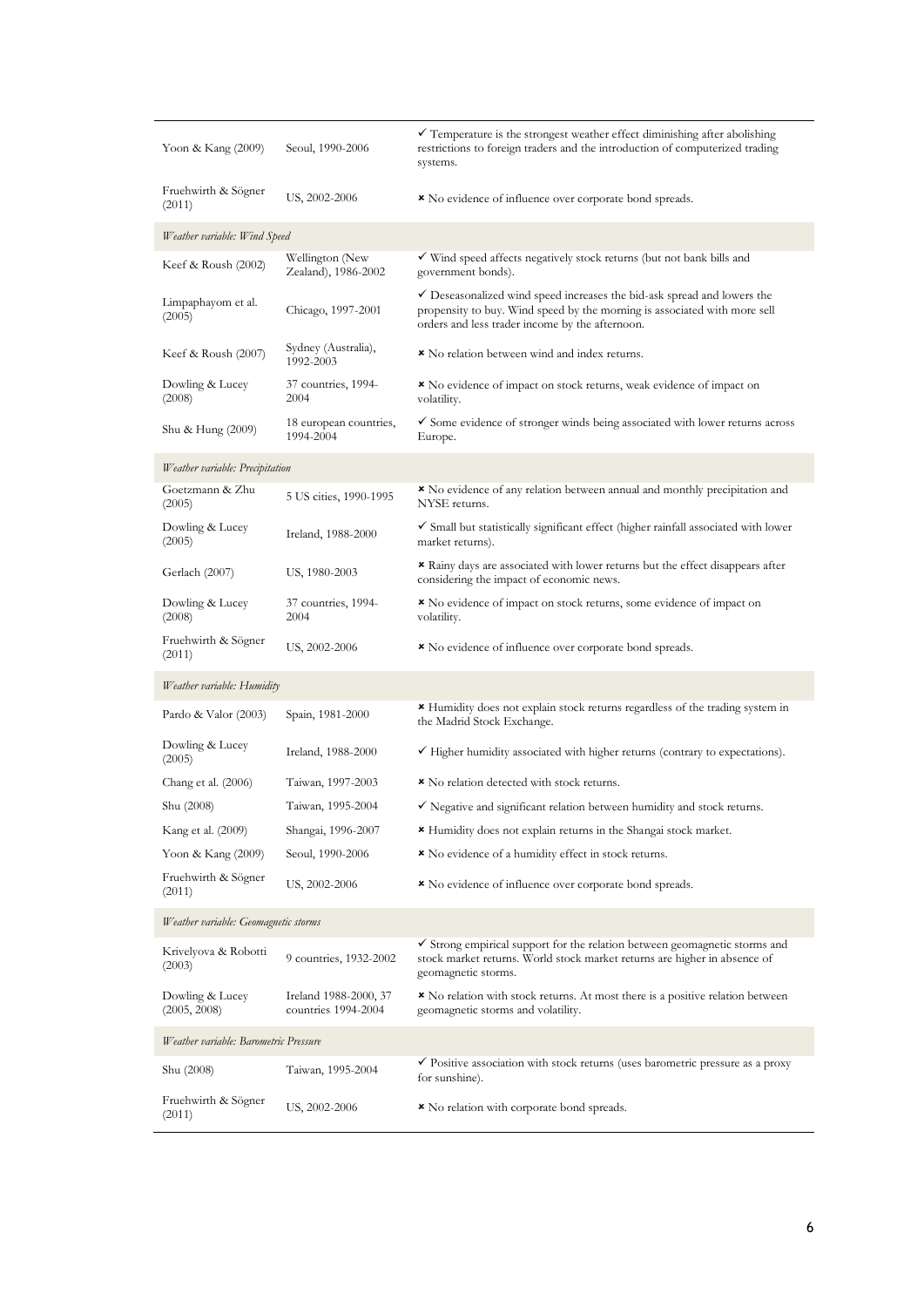#### **2. DATA AND METHODS**

Daily weather information was obtained from the national *Instituto de Meteorologia* (previous studies covering Portugal used data from the U.S. National Climatic Data Center). The dataset covers the 10-year period between January, 2000, and December, 2009. Weather variables refer to the meteorological stations of *Gago Coutinho* (Lisbon) and *Pedras Rubras* (Oporto). The weather variables (Table 2) are the average Temperature (simple average of the daily maximum and minimum temperature) measured in degrees Celsius, average Wind speed (meters per second), total Sunshine hours and Precipitation (millimeters). The variable Wind speed is the most affected by missing data.

Table 2. Descriptive statistics for weather and financial variables. This table considers only the days when the stock market is open. The maximum number of observations is 2534. The differences correspond to missing observations. PSI stands for Portuguese Stock Index and SXW1E for STOXX Global 1800.

| Variable                           | Obs. | Average | Max. | Min.           | Standard<br>Deviation |
|------------------------------------|------|---------|------|----------------|-----------------------|
| Temperature – Lisbon $(°C)$        | 2530 | 17.4    | 33.3 | 3.9            | 5.1                   |
| Precipitation – Lisbon (mm)        | 2532 | 1.8     | 82   | $\theta$       | 5.7                   |
| Sunshine $-$ Lisbon (h)            | 2508 | 7.9     | 15.1 | $\overline{0}$ | 4.0                   |
| Wind – Lisbon $(m s-1)$            | 1848 | 3.3     | 9.4  | 0.8            | 1.2                   |
| Temperature – Oporto $(^{\circ}C)$ | 2447 | 15.1    | 31.2 | 1.3            | 4.4                   |
| Precipitation – Oporto (mm)        | 2492 | 3.1     | 80   | $\overline{0}$ | 7.6                   |
| Sunshine - Oporto (h)              | 2412 | 7.3     | 14.8 | $\theta$       | 4.1                   |
| Wind – Oporto $(m s-1)$            | 2041 | 3.3     | 9.8  | 0.9            | 1.2                   |
| PSI-Geral $(\% )$                  | 2534 | 0.00    | 9.74 | $-10.65$       | 1.06                  |
| S X W1E (%)                        | 2534 | $-0.02$ | 8.37 | $-6.81$        | 1.19                  |
| Local PSI-Geral (%)                | 2534 | 0.02    | 5.79 | $-6.96$        | 1.11                  |

In our base method we use the returns of a version of the broad Portuguese Stock Index (PSI-Geral) intending to isolate the local component of the market index (local weather effects should impact only this element of market returns). Following Dowling & Lucey (2005) we simply subtract the return of a global market index (STOXX Global 1800) from the return of the Portuguese market index.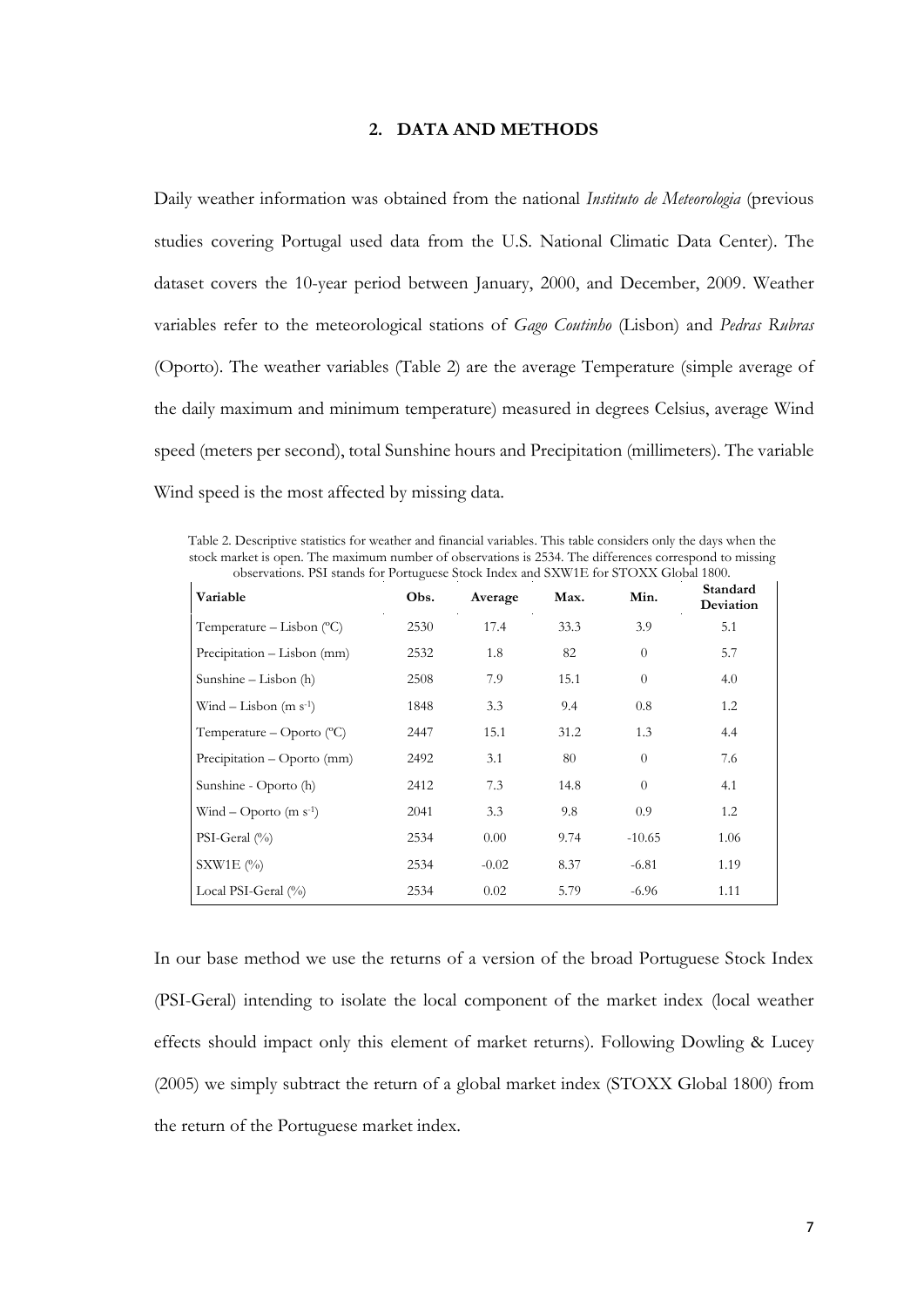The STOXX Global 1800 (SXW1E) is a broad capitalization-weighted market index representative of developed markets and constituted by 1800 stocks (600 European, 600 American and 600 from Asia/Pacific). The series was collected from http://www.stoxx.com/. The PSI-Geral is a capitalization-weighted index representative of all stocks traded in the Euronext-Lisbon main market. The series was collected from the *Banco de Portugal*. Logarithmic returns were computed for both indices and the Local PSI-Geral return was given by:

$$
r_{\text{Local PSI-Geral, }t} = r_{\text{PSI-Geral, }t} - r_{\text{SXW1E, }t} \tag{1}
$$

"Bin tests" and regression analysis will be used to discern a relation between weather variables and stock returns. The "bin test" methodology assigns each stock market return to a specific "bin" according to the weather conditions prevailing in the day. We defined three bins, a parsimonious choice guaranteeing that a reasonable number of daily returns would fall in each bin. Ideally, the bins should have similar amplitude so we defined:

$$
\Delta = (Weather_{max} - Weather_{min})/nr \text{ of bins} \tag{2}
$$

where *Weather* is the value (maximum or minimum) of each weather variable. Accordingly, the first bin corresponds to the interval  $[$ *Meteo*<sub>*min*</sub></sub>; *Meteo*<sub>*min*</sub> +  $\Delta$ ], the second to the interval ]*Meteomin* + ∆; *Meteomin* + 2∆] and the third is the interval ]*Meteomin* + 2∆; *Meteomax*]. This procedure created the following bins:

- Temperature bin 1 (3.9 °C to 13.7 °C), bin 2 (13.7 °C to 23.5), bin 3 (23.5 °C to 33.3 °C)
- Sunshine bin 1 (0 h to 5.03 h), bin 2 (5.03 h to 10.07 h), bin 3 (10.07 h to 15.1 h)
- Wind bin 1 (0.8 m s<sup>-1</sup> to 3.67 m s<sup>-1</sup>), bin 2 (3.67 m s<sup>-1</sup> to 6.53 m s<sup>-1</sup>), bin 3 (6.53 m s<sup>-1</sup> to 9.4 m  $s^{-1}$ )

This objective rule was adopted for all but one weather variable, Precipitation, where higher values must be considered outliers. Instead of removing the outliers we decided to create a bin for days without rain (1845 observations in Lisbon), a second bin for days with less than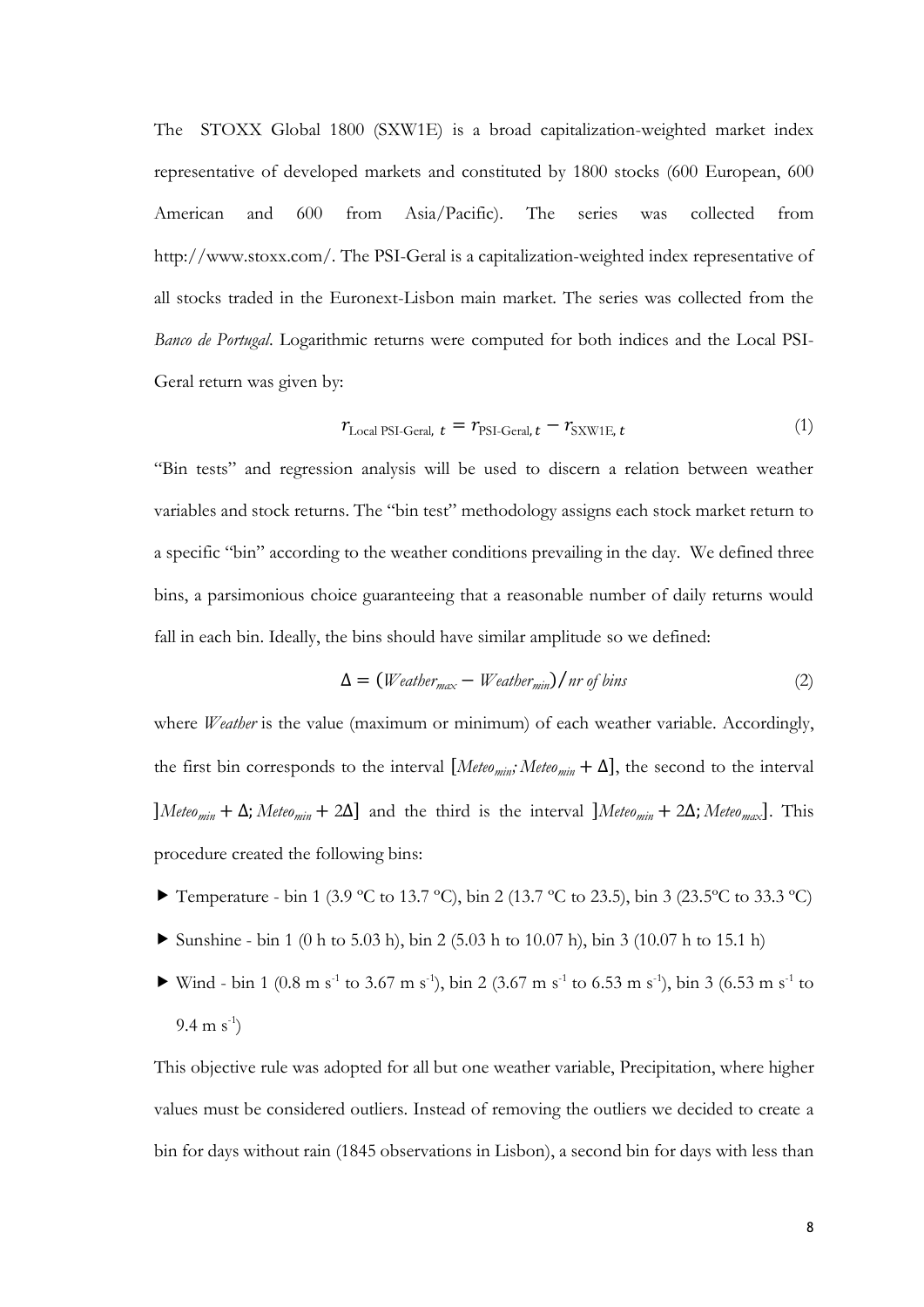2 mm of rain, leaving the third bin for days when the rainfall is above that level. Having established these limits we will average the returns falling in each bin and test if there are any differences between the first and the third bins with the T-test for independent samples and the non-parametric Wilcoxon-Mann-Whitney test. Additionally, we will calculate the proportion of negative returns in each bin (a measure not affected by outliers) and use the Z-test for differences in proportions between the extreme bins.

Obviously, the "bin test" has limitations and regression analysis will help overcome some of them. We will be able to analyze simultaneously the impact of the four weather variables, to include control variables and to quantify the relationship between dependent and independent variables. Following Dowling & Lucey (2005) we are going to estimate simple regressions, multiple regressions, regressions with dummies and regressions where some of the independent variables are combinations of different weather variables.

As a robustness test we will vary our regression approach using as the dependent variable the PSI-Geral (dropping the Local PSI-Geral) and adding as independent variable the STOXX Global 1800 index to capture the influence of international markets. An additional robustness test will be conducted applying the previous methodologies to combined weather data from Lisbon and Oporto, recognizing that not all local investors make their decisions under the influence of the weather in Lisbon.

#### **3. RESULTS**

We expected to find a positive relation, albeit small, between weather conditions that improve the mood of individuals and stock returns. After all, the better the mood the higher should stock prices be due to the increased optimism or decreasing risk-aversion. So, we would expect to find the variable sunshine hours to be positively related with stock prices. Wind speed and precipitation should be negatively related with stock prices. Temperature, however, has a more complex relation with mood. If low temperatures increase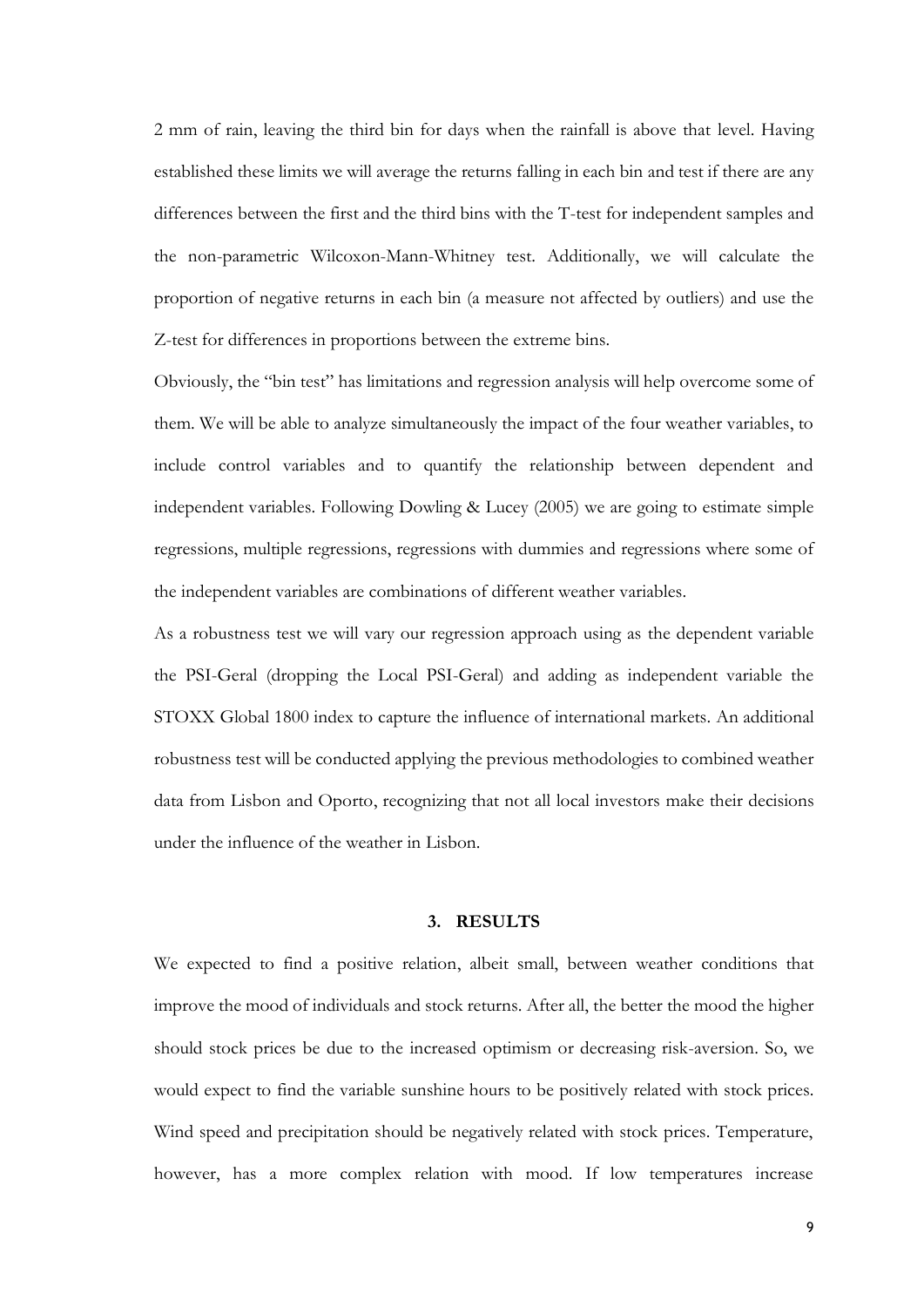aggressiveness this would influence the risk-taking behavior of individuals with a positive impact on prices but high temperatures could, in principle, promote aggressiveness (with a positive impact on stock prices) or apathy (negative impact).

#### **3.1. "Bin tests"**

Table 3 shows that the average return in non-rainy days (bin 1) and in days with rainfall higher than 2 mm (bin 3) is very similar and, therefore, the difference is non-significant. The percentage of negative returns is higher in bin 3 but the difference is non-significant as well. The difference between colder (bin 1) and hotter days (bin 3) is higher, considering weather data from Lisbon only, but both tests reveal that the difference is non-significant such as the differences in the percentage of negative returns. The differences are not statistically significant between low wind days (bin 1) and windy days (bin 3). The apparently inconsistent results between the two datasets (Lisbon and Lisbon/Oporto) are, probably, driven by the small number of observations that fell in the third bin. Finally, cloudy days (bin 1) have better average returns than sunny days (bin 3) but the proportion of negative returns is similar. The differences are, again, non-significant.

#### **3.2. Regression analysis**

Table 4 shows the estimated OLS coefficients for different regressions and methodologies. The first methodology (model 1, third column) uses as dependent variable the Local PSI-Geral. The second methodology (model 2, fourth column) uses the original market index (PSI-Geral) as dependent variable and adds the returns on the STOXX Global 1800 as an additional independent variable (not shown in table). The estimated coefficients for this global market index (ranging from 0.45 to 0.51) are always statistically significant as expected. Model 3 is equal to model 2 applied to the combined weather data of the two major Portuguese cities (Lisbon and Oporto).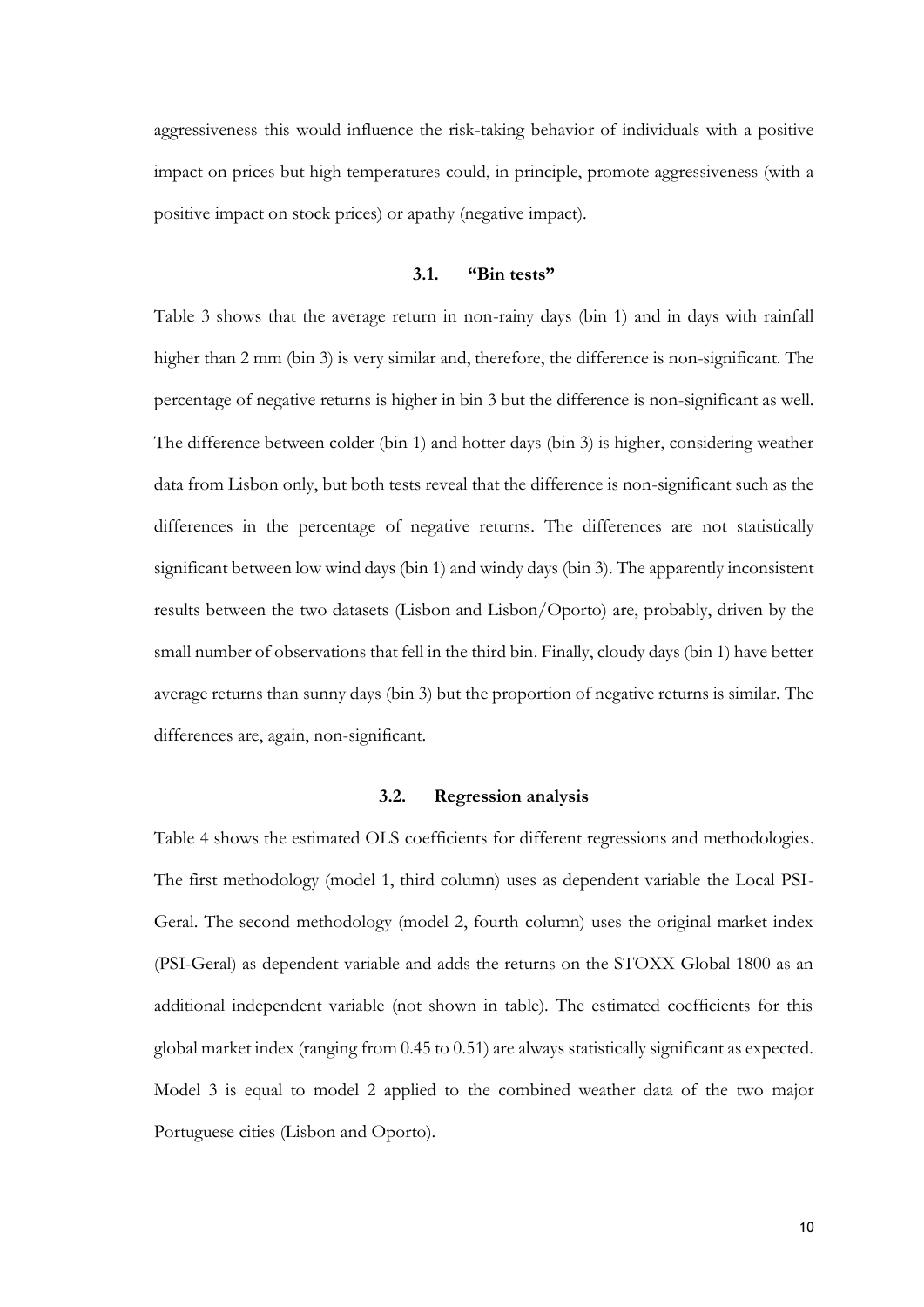Table 3. "Bin tests". The T-test is an independent samples test comparing the average return between bin 1 and bin 3. The U-test is the non-parametric Wilcoxon-Mann-Whitney test for differences between the first and third bin. The Z-test tests the differences in the proportion of negative returns between the bin 1 and bin 3. For each weather variable the tests are applied with weather data from Lisbon and with data that combines weather observations in Lisbon and Oporto.

| Weather variable                                        | Data              |                  | Bin 1     | Bin 2      | Bin 3     | Test (Bin1, Bin3)                   |
|---------------------------------------------------------|-------------------|------------------|-----------|------------|-----------|-------------------------------------|
|                                                         | Lisbon            | Average return   | 0.017%    | $0.080\%$  | 0.011%    | $T$ -test: $0.100$   U-test: -0.364 |
|                                                         |                   | Nr. Observations | 1845      | 294        | 393       |                                     |
|                                                         |                   | $%$ negative     | $48.0\%$  | 48.6%      | 51.1%     | $Z$ -test: -1.144                   |
|                                                         | Lisbon/           | Average return   | 0.034%    | $-0.022%$  | 0.032%    | $T$ -test: $0.043$   U-test: -0.138 |
| Precipitation<br>Temperature<br>Wind<br><b>Sunshine</b> | Oporto            | Nr. Observations | 1520      | 457        | 555       |                                     |
|                                                         |                   | $%$ negative     | $48.2\%$  | $47.5\%$   | $50.3\%$  | $Z$ -test: $-0.826$                 |
|                                                         |                   | Average return   | $0.101\%$ | $-0.007\%$ | $-0.012%$ | T-test: 1.665   U-test: -1.232      |
|                                                         | Lisbon            | Nr. Observations | 712       | 1531       | 287       |                                     |
|                                                         |                   | % negative       | 45.1%     | 50.3%      | 48.1%     | $Z$ -test: -0.861                   |
|                                                         | Lisbon/<br>Oporto | Average return   | 0.072%    | $-0.009%$  | $0.067\%$ | $T$ -test: $0.060$   U-test: -0.116 |
|                                                         |                   | Nr. Observations | 825       | 1533       | 172       |                                     |
|                                                         |                   | $%$ negative     | 45.8%     | $50.5\%$   | 44.8%     | $Z$ -test: $0.252$                  |
|                                                         | Lisbon            | Average return   | 0.044%    | $0.006\%$  | $-0.095%$ | T-test: 0.707   U-test: -0.054      |
|                                                         |                   | Nr. Observations | 1206      | 612        | 30        |                                     |
|                                                         |                   | % negative       | 48.2%     | 47.9%      | $50.0\%$  | $Z$ -test: -0.198                   |
|                                                         | Lisbon/<br>Oporto | Average return   | 0.033%    | $0.009\%$  | 0.459%    | T-test: -1.720   U-test: -1.864     |
|                                                         |                   | Nr. Observations | 1178      | 535        | 19        |                                     |
|                                                         |                   | $%$ negative     | 48.7%     | $47.5\%$   | $36.8\%$  | $Z$ -test: 1.028                    |
|                                                         | Lisbon            | Average return   | 0.034%    | 0.067%     | $-0.036%$ | $T$ -test: 1.195   U-test: -0.990   |
|                                                         |                   | Nr. Observations | 618       | 995        | 895       |                                     |
|                                                         |                   | % negative       | $50.0\%$  | $46.7\%$   | $50.1\%$  | $Z$ -test: -0.021                   |
|                                                         | Lisbon/           | Average return   | 0.049%    | 0.015%     | 0.010%    | $T$ -test: 0.656   U-test: -0.620   |
|                                                         | Oporto            | Nr. Observations | 651       | 1088       | 769       |                                     |
|                                                         |                   | % negative       | $49.5\%$  | 48.1%      | $49.0\%$  | $Z$ -test: $0.164$                  |

This approach was also used by Cao & Wei (2005a). We computed a new daily value for each weather variable as a weighted-average of the observed weather data. The weighting factors (0.39 for Oporto and 0.61 for Lisbon) are proportional to the population estimates for the Great Lisbon and Oporto areas.

The first regression including simultaneously all weather variables shows no significant coefficients at a 5% level. The F-test (5% level) can not reject the possibility that all coefficients are simultaneously zero for any model. As the weather variables are correlated, multicollinearity could be affecting the estimation of the parameters. It appear not to be the case (all centered Variance Inflation Factors are below 2) but, similar to past studies, we will estimate a single regression for each variable (regressions 2 to 5).

The results do not change. The coefficients are not statistically significant but Temperature with a consistent negative sign is the most significant variable (p-values below 10%).

For the next set of equations we created two dummy variables, one variable for each extreme bin, with a value of 1 when the variable belongs to the bin or zero otherwise. For instance,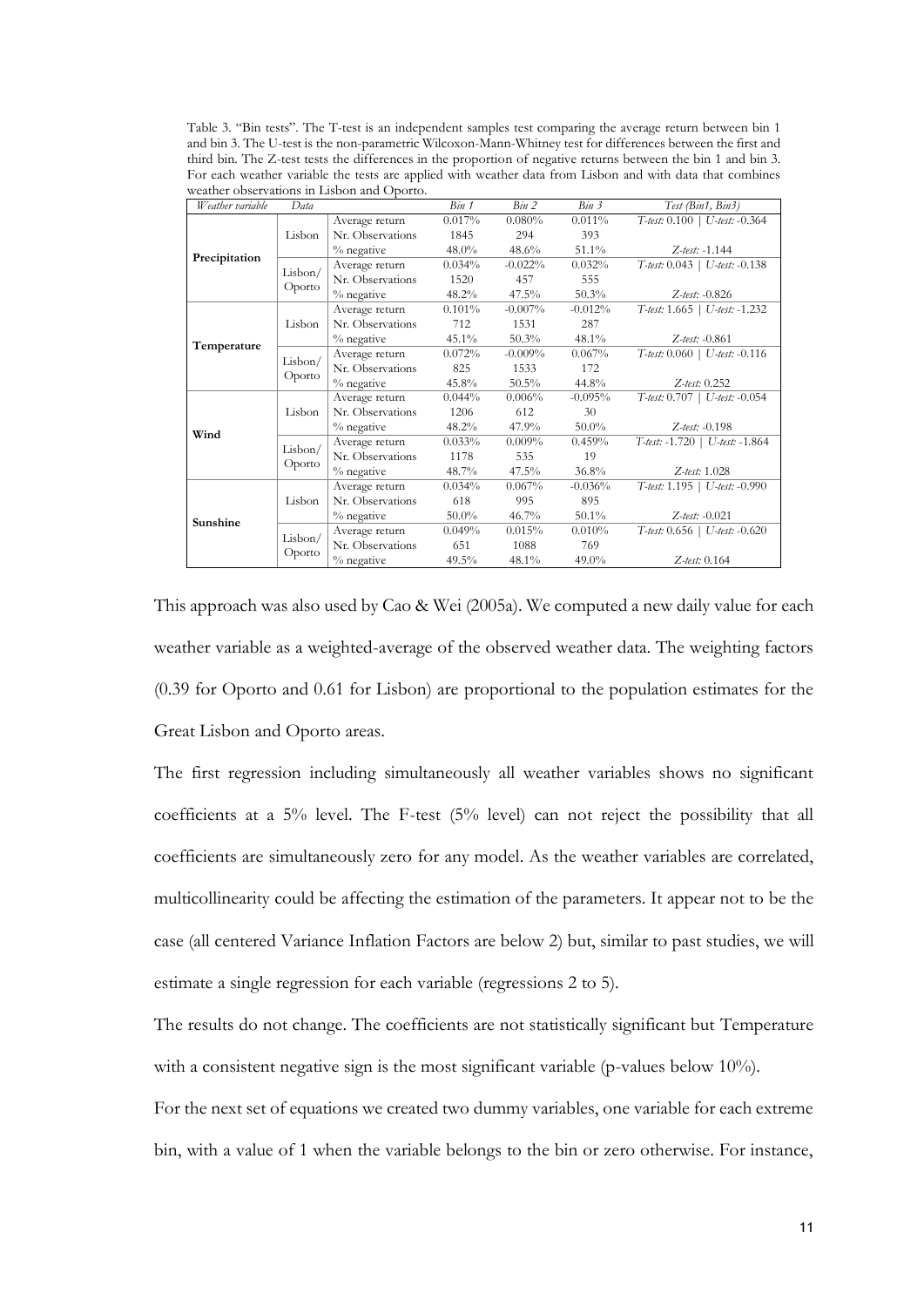the dummy High Precipitation has value 1 when rainfall is higher than 2 mm and zero

otherwise.

Table 4. Regression analysis. Regression models:

1)  $r_t = \beta_1 + \beta_2$  PRECIPITATION +  $\beta_3$ SUNSHINE +  $\beta_4$  TEMPERATURE +  $\beta_5$  WIND +  $\varepsilon_t$ , 2)  $r_t = \beta_1 + \beta_2$  PRECIPITATION +

- $\varepsilon_t$ , 3)  $r_t = \beta_1 + \beta_2$  SUNSHINE +  $\varepsilon_t$ , 4)  $r_t = \beta_1 + \beta_2$  TEMPERATURE +  $\varepsilon_t$ , 5)  $r_t = \beta_1 + \beta_2$  WIND +  $\varepsilon_t$ ,
- 6)  $r_t = \beta_1 + \beta_2$  HIGH PRECIPITATION +  $\beta_3$  ZERO PRECIPITATION +  $\varepsilon_t$ ,  $\gamma$   $r_t = \beta_1 + \beta_2$  HIGH TEMPERATURE  $+ \beta_3$  LOW TEMPERATURE  $+ \varepsilon_t$ ,

8)  $r_t = \beta_1 + \beta_2$  intense sunshine +  $\beta_3$  low sunshine +  $\varepsilon_t$ , 9)  $r_t = \beta_1 + \beta_2$  strong wind +  $\beta_3$  low wind +  $\varepsilon_t$ ,

10)  $r_t = \beta_1 + \beta_2$  BAD WEATHER +  $\beta_3$  GOOD WEATHER +  $\varepsilon_t$ ,

11)  $r_t = \beta_1 + \beta_2$  PERSISTENT BAD WEATHER +  $\beta_3$  PERSISTENT GOOD WEATHER +  $\varepsilon_t$ ,

12)  $r_t = \beta_1 + \beta_2$  UNPLEASANT TEMP.  $+\beta_3$  UNPLEASANT SUN.  $+\beta_4$  UNPLEASANT PRECIP.  $+ \varepsilon_t$ 

The independent variable SXW1E is added in models 2 and 3 where the dependent variable becomes the PSI-Geral. The variable, omitted in this table, is always significant at the 1% level. Newey-West heteroskedasticity and autocorrelation consistent standard errors were used to compute t-statistics.\* and \*\* indicate statistical significance at the 5% and 1% levels, respectively.

| Regression   | Independent variables    |              | Model 1   |              | Model 2   |             | Model 3   |  |
|--------------|--------------------------|--------------|-----------|--------------|-----------|-------------|-----------|--|
|              |                          | Coefficient  | $P-value$ | Coefficient  | $P-value$ | Coefficient | $P-value$ |  |
| $\mathbf{1}$ | Precipitation            | $-0.00005$   | 0.19      | $-0.00006$   | 0.05      | $-0.00008$  | 0.07      |  |
|              | Sunshine                 | 0.00000      | 0.96      | $-0.00002$   | 0.75      | 0.00001     | 0.86      |  |
|              | Temperature              | $-0.00007$   | 0.08      | $-0.00006$   | 0.09      | $-0.00008$  | 0.06      |  |
|              | Wind                     | $-0.00018$   | 0.39      | $-0.00009$   | 0.60      | 0.00001     | 0.94      |  |
| 2            | Precipitation            | 0.00000      | 0.90      | $-0.00001$   | 0.81      | $-0.00003$  | 0.29      |  |
| 3            | Sunshine                 | $-0.00007$   | 0.20      | $-0.00006$   | 0.20      | $-0.00003$  | 0.57      |  |
| 4            | Temperature              | $-0.00006$   | 0.09      | $-0.00005$   | 0.08      | $-0.00006$  | 0.09      |  |
| 5            | Wind                     | $-0.00020$   | 0.34      | $-0.00014$   | 0.40      | $-0.00009$  | 0.63      |  |
|              | High precipitation       | $-0.00070$   | 0.43      | $-0.00090$   | 0.23      | 0.00026     | 0.66      |  |
| 6            | Zero precipitation       | $-0.00063$   | 0.41      | $-0.00070$   | 0.30      | 0.00062     | 0.26      |  |
|              | High temperature         | $-0.00005$   | 0.93      | 0.00013      | 0.78      | 0.00059     | 0.26      |  |
| 7            | Low temperature          | $0.00107*$   | 0.01      | $0.00093*$   | 0.03      | 0.00068     | 0.09      |  |
|              | Intense sunshine         | $-0.00103*$  | 0.03      | $-0.00067$   | 0.10      | 0.00007     | 0.86      |  |
| 8            | Low sunshine             | $-0.00033$   | 0.58      | $-0.00027$   | 0.55      | 0.00014     | 0.76      |  |
| 9            | Strong wind              | $-0.00101$   | 0.71      | $-0.00067$   | 0.73      | 0.00069     | 0.68      |  |
|              | Low wind                 | 0.00039      | 0.43      | 0.00026      | 0.49      | 0.00002     | 0.95      |  |
| 10           | Bad weather              | 0.00067      | 0.15      | 0.00056      | 0.18      | 0.00017     | 0.70      |  |
|              | Good weather             | $-0.00038$   | 0.51      | $-0.00046$   | 0.30      | $-0.00041$  | 0.39      |  |
|              | Persistent bad weather   | $0.00122$ ** | 0.01      | $0.00127$ ** | 0.00      | $0.00076*$  | 0.04      |  |
| 11           | Persistent good weather  | 0.00070      | 0.20      | 0.00051      | 0.33      | 0.00025     | 0.66      |  |
|              | Unpleasant temperature   | 0.00005      | 0.91      | 0.00022      | 0.59      | 0.00026     | 0.53      |  |
| 12           | Unpleasant sunshine      | $0.00193*$   | 0.02      | 0.00118      | 0.09      | 0.00071     | 0.33      |  |
|              | Unpleasant precipitation | $-0.00289**$ | 0.01      | $-0.00176$   | 0.07      | $-0.00143$  | 0.10      |  |

The Zero Precipitation dummy has value 1 in days without rain and zero otherwise. This approach allows us to estimate potential non-linear impacts of extreme weather (reg. 6 to 9).

Now, two variables show some significance: the dummy for Low Temperature (under 13.7 ºC) in Model 1 and Model 2 with a positive sign meaning that returns are positively affected by low temperatures (but not affected) by high temperatures; and the dummy for Intense Sunshine meaning that the occurrence of many sunshine hours impacts negatively the returns. In any case, this effect appears not to be robust and disappears in models 2 and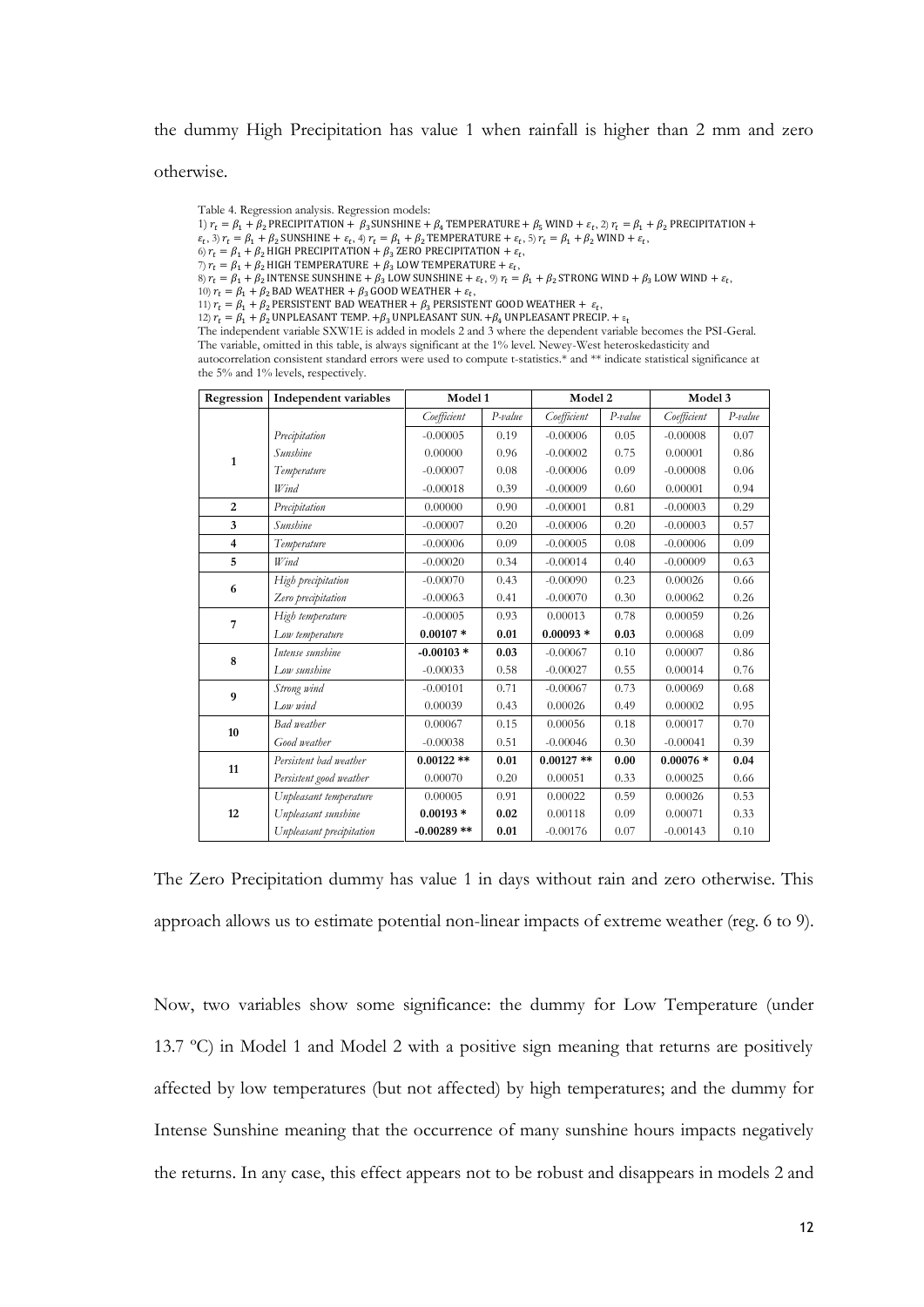3. The positive coefficient for Low Temperature was expectable in the light of the psychological evidence and previous empirical studies (Cao & Wei 2005a, 2005b, Hu 2008, Keef & Roush 2007, Shu 2008, and Yoon & Kang 2009). The negative coefficient for the dummy Intense Sunshine is harder to understand. Psychological studies and previous weather research would not anticipate this relation. Only Dowling & Lucey (2005) were confronted with a positive coefficient for cloudiness.

The following equation (reg. 10) uses dummy variables to define good and bad weather conditions. A Bad Weather day was defined as a rainy, cold or cloudy day: i.e., a day with precipitation above 2 mm  $or$  average temperature below 13.7 °C  $or$  absence of sunshine hours. A Good Weather day was defined as one with moderate temperature (between 18 and 25 ºC), no rain and at least 5 sunshine hours.

The parameters are not significant but we note that the signs (for all models) are negative for Good Weather and positive for Bad Weather.

Next, considering that a single day could be insufficient to affect the mood of an individual we defined two new dummy variables (Persistent Good and Persistent Bad Weather) that assume value 1 if the current day and the two previous days respect the criteria for being considered Good or Bad Weather day (reg. 11).

Estimation results show that both variables have positive signs but only the Persistent Bad Weather is statistically significant and robust to methodological changes and to the inclusion of the influence of Oporto weather. Although the result might seem a paradox, we have to bear in mind that Persistent Bad Weather occurs with continuing low temperatures or low sunshine hours, conditions that we concluded were positively associated with stock returns. The last regression considers the impact of Precipitation, Temperature and Sunshine but only when their deseasonalized values are unpleasant. Individuals would only have their mood affected if bad weather was not expected. Unpleasant temperature will assume the value 1 during summer when daily temperatures are above their mean (or the deseasonalized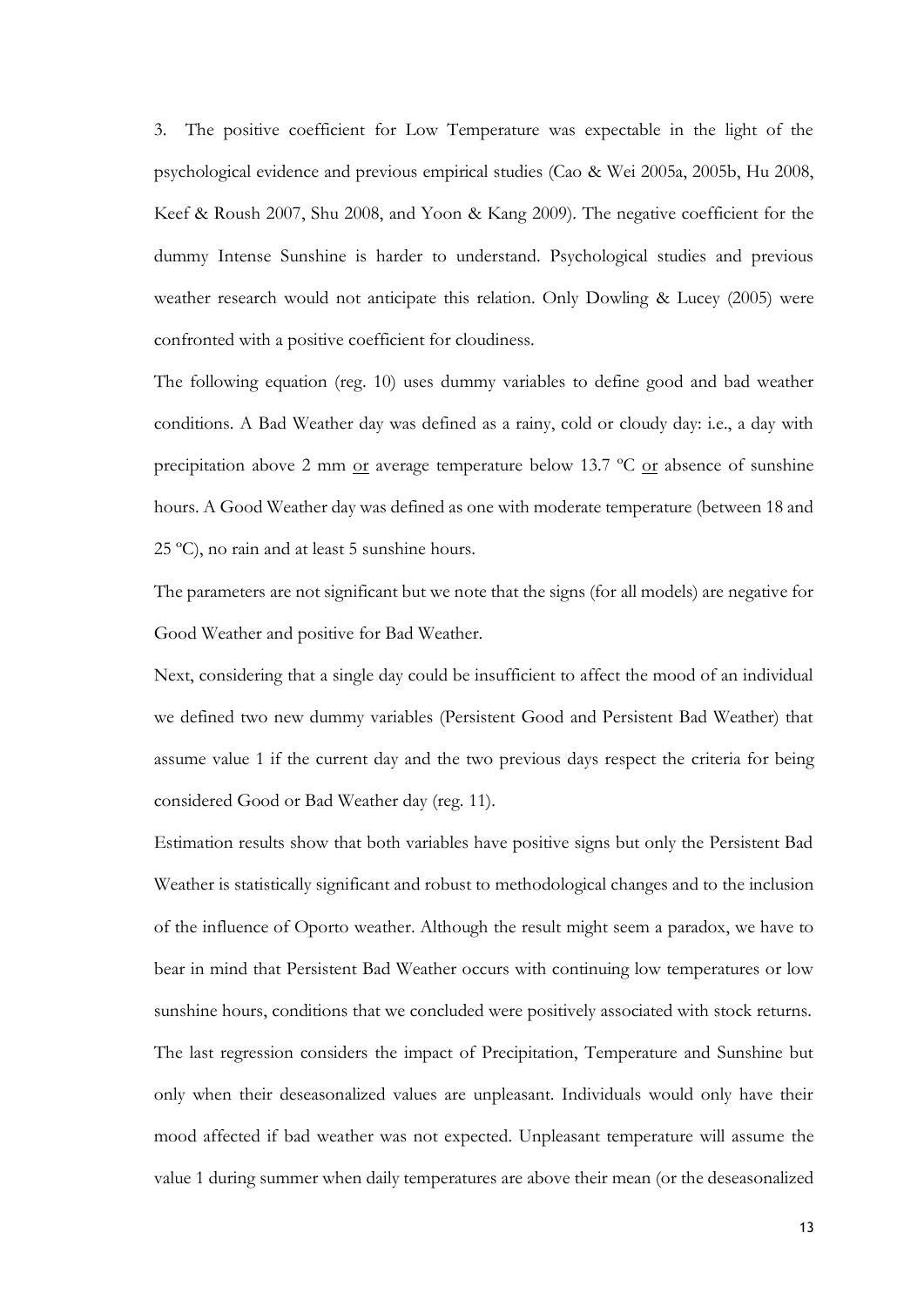value is greater than zero) or during winter when temperature is below its mean. Unpleasant Precipitation and Unpleasant Sunshine will be 1 when the deseasonalized value is greater than zero or lower than zero, respectively, but only during winter days. All deseasonalized values were computed as the difference between the recorded value and the average value for that calendar day during the ten-year period (reg. 12). Coefficients' signs are consistent across models but only significant (for Sunshine and Precipitation) in our base model. The Unpleasant Precipitation has the expected sign but Unpleasant Sunshine (lower than average sunshine hours in winter) has a positive sign contrary to expectations.

In this strand of literature, only Dowling & Lucey (2008) and Shu & Hung (2009) investigated the Portuguese stock market with data from the National Climatic Data Center. Dowling & Lucey (2008) studied 30 countries and included some results concerning the impact of temperature, wind and geomagnetic storms for Portugal. Their research covered the period 1994-2004 and, somehow consistent with our findings, they estimate a significant negative coefficient for the variable Temperature. In what concerns to wind and geomagnetic storms the coefficients are non-significant. Shu & Hung (2009) analyzed a similar period and, differently, found that among the 18 European countries Wind had the strongest (negative) impact in the Portuguese stock market. Their results (using both the "bin tests" and regression analysis) showed that wind is a significant variable at the 1% level for Portugal. Temperature, used as a control variable, was also negative and significant at the 5% level. We could not replicate these results but we acknowledge that our analysis regarding wind had limitations due to missing data from our weather source.

#### **4. CONCLUSION**

Our findings suggest that temperature in Lisbon, where the Portuguese stock market is located, seems to be associated with market returns. The "bin tests" showed some differences and in the regression analysis the variable shows consistent signs and low p-values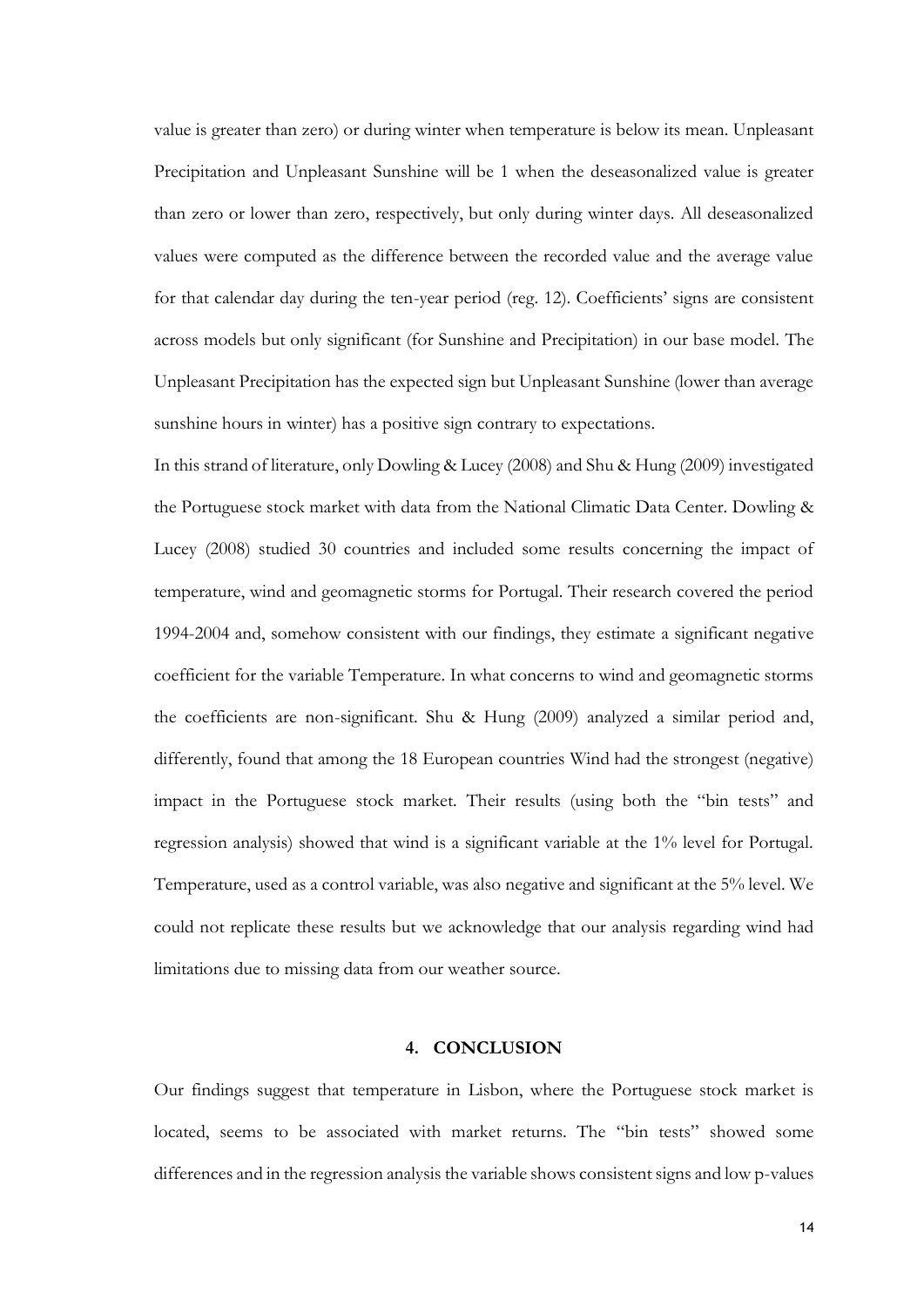robust to different model specifications. The regression with two dummies for low and high temperature days reveals that the strongest impact (and the only statistically significant) seems to come from cold days (average temperature below 13.7 ºC). This result is consistent with the psychological evidence and a previous study by Dowling & Lucey (2008) using different weather data and a non-coincident sample period.

The positive coefficient for our dummy variable that assumes a value of 1 after three days of successive cloudy, rainy or cold days (Persistent Bad Weather) seems to be robust and should be, at least partially, a consequence of the positive impact of low temperatures.

These results (and the negative impact of sunshine that surfaced on our base model) cannot, however, rule out the "simpler" explanation proposed by Jacobsen & Marquering (2008). Low temperatures and persistent bad weather are winter characteristics while long sunshine hours occur in the summer. Jacobsen & Marquering (2008) do not question the association between some weather variables and stock returns; they question the causality of the relation because seasonality or calendar patterns are a known feature of stock returns, also detectable in the Portuguese stock market where the highest returns occur between December and February (Silva 2010). The standard methodologies that we have applied (and most authors use) cannot, unfortunately, counter their criticism and, therefore, the focus of subsequent research should be on causality in order to ascertain if there is, indeed, a residual impact of weather on the mood of investors and thereby on stock market returns.

*Research supported by Programa de Financiamento Plurianual das Unidades de I&D da FCT - Fundação para a Ciência e Tecnologia, do Ministério da Ciência, Tecnologia e Ensino Superior.* 

#### LITERATURE CITED

Akhtari M (2011) Reassessment of the Weather Effect: Stock Prices and Wall Street Weather. Mich J Bus 4:57

Allen MA, Fischer GJ (1978) Ambient Temperature Effects on Paired Associate Learning Ergonomics 21:95-101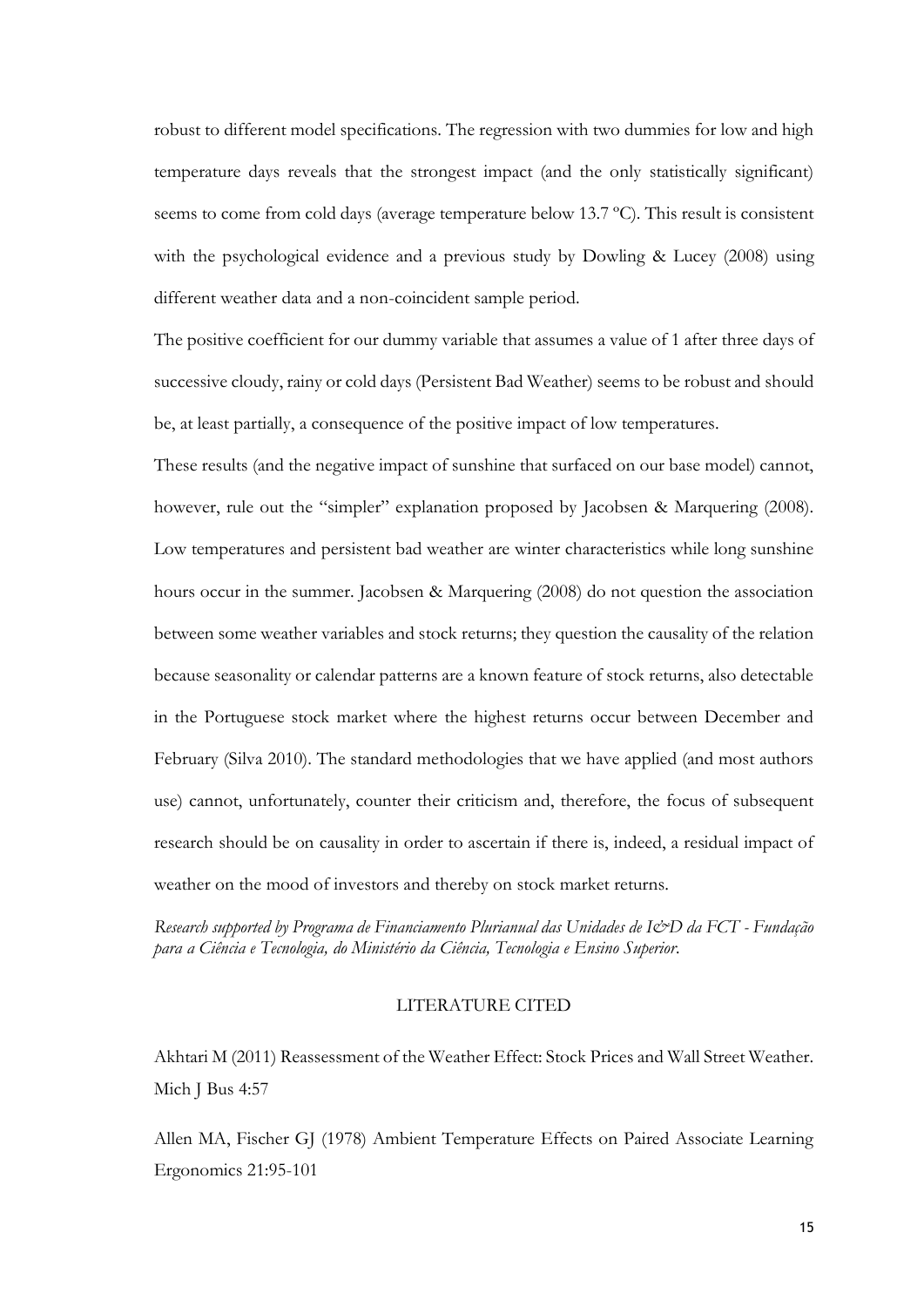Anderson CA (2001) Heat and Violence. Curr Dir Psychol Sci 10:33-38

Auliciems A (1972) Some Observed Relationships Between the Atmospheric Environment and Work. Environ Res 5:217-240

Bagozzi R, Gopinath M, Nyer P (1999) The Role of Emotions in Marketing. J Acad Market Sci 27:184-206

Baron RA, Ransberger VM (1978) Ambient temperature and the occurrence of collective violence: The "long, hot summer" revisited. J Pers Soc Psychol 36:351-360

Bell PA, Baron RA (1976) Aggression and Heat: The Mediating Role of Negative Affect. J Appl Soc Psychol 6:18-30

Bell PA, Greene TC, Fisher JD, Baum A (2003) Environmental Psychology, Wadsworth

Breuer H-W, Breuer J, Fischbach-Breuer B (1986) Social, toxicological and meteorological data on suicide attempts. Eur Arch Psy Clin N 235:367-370

Cao M, Wei J (2005a) Stock market returns: A note on temperature anomaly. J Bank Financ 29:1559-1573

Cao M, Wei J (2005b) An Expanded Study on the Stock Market Temperature Anomaly. In: Chen A (ed) Research in Finance, Vol 22, p 73-112

Chang S-C, Chen S-S, Chou RK, Lin Y-H (2008) Weather and intraday patterns in stock returns and trading activity. J Bank Financ 32:1754-1766

Chang T, Nieh C, Yang M, Yang T (2006) Are stock market returns related to the weather effects? Empirical evidence from Taiwan. Physica A 364:343-354

Chou, KL, Lee TM, Ho, AH (2007) Does mood state change risk taking tendency in older adults. Psychol Aging 22:310-318

Cooke LJ, Rose MS, Becker WJ (2000) Chinook winds and migraine headache. Neurology 54:302-307

Cunningham MR (1979) Weather, mood and helping behavior: Quasi experiments with the sunshine samaritan. J Pers Soc Psychol 37:1947-1956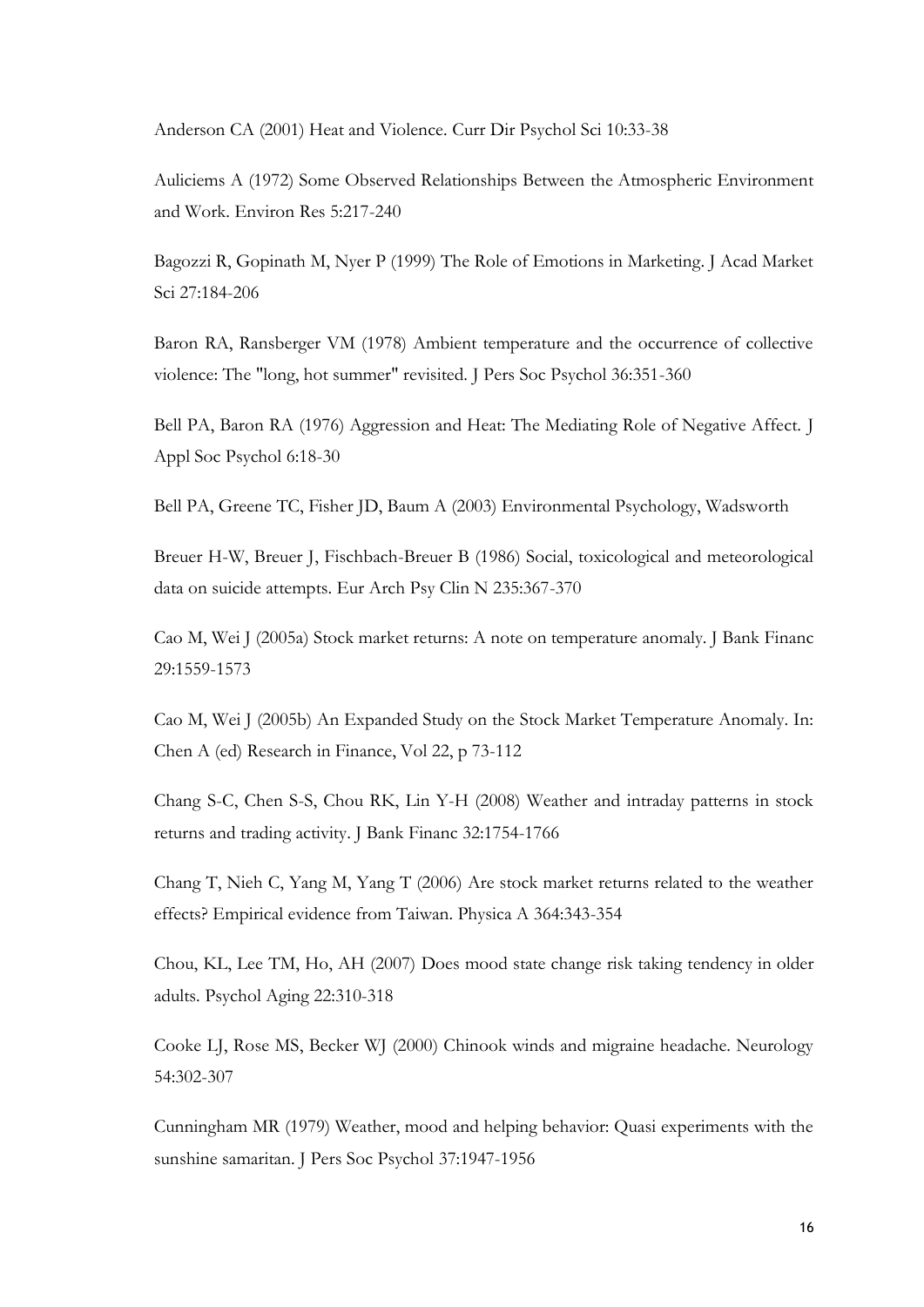Dowling M, Lucey B (2005) Weather, biorhythms, beliefs and stock returns - Some preliminary Irish evidence. Int Rev Finan Anal 14:337-355

Dowling M, Lucey B (2008) Robust global mood influences in equity pricing. J Multinat Finan Manage 18:145-164

Eagles JM (1994) The relationship between mood and daily hours of sunlight in rapid cycling bipolar illness. Biol Psychiat 36:422-424

Fehr H, Epper T, Bruhin A, Schubert R (2007) Risk and rationality: The effect of incidental mood on probability weighting. Working paper, Socioeconomic Institute, University of Zurich 0703

Fletcher R (1988) "Föhn illness'' and human biometeorology in the Chinook area of Canada. Int J Biometeorol 32:168-175

Forgas JP (1995) Mood and judgment: The Affect Infusion Model (AIM). Psychol Bull 117:39-66.

Fruehwirth, M, Sögner L (2011) Does the Sun Shine on the Corporate Bond Market? Working Paper 2011-0001, Weatherhead Center for International Affairs, Harvard University

Gerlach J (2007) Macroeconomic news and stock market calendar and weather anomalies. J Financ Res 30:283-300

Goetzmann W, Zhu N (2005) Rain or Shine: Where is the Weather Effect? Eur Financ Manag 11:559-578

Goodfellow C, Schiereck D, Verrier T (2010) Does screen trading weather the weather? A note on cloudy skies, liquidity, and computerized stock markets. Int Rev Finan Anal 19:77- 80

Hirshleifer D, Shumway T (2003) Good Day Sunshine: Stock Returns and the Weather. J Financ 58:1009-1032

Howarth E, Hoffman MS (1984) A multidimensional approach to the relationship between mood and weather. Brit J Psychol 75:15-23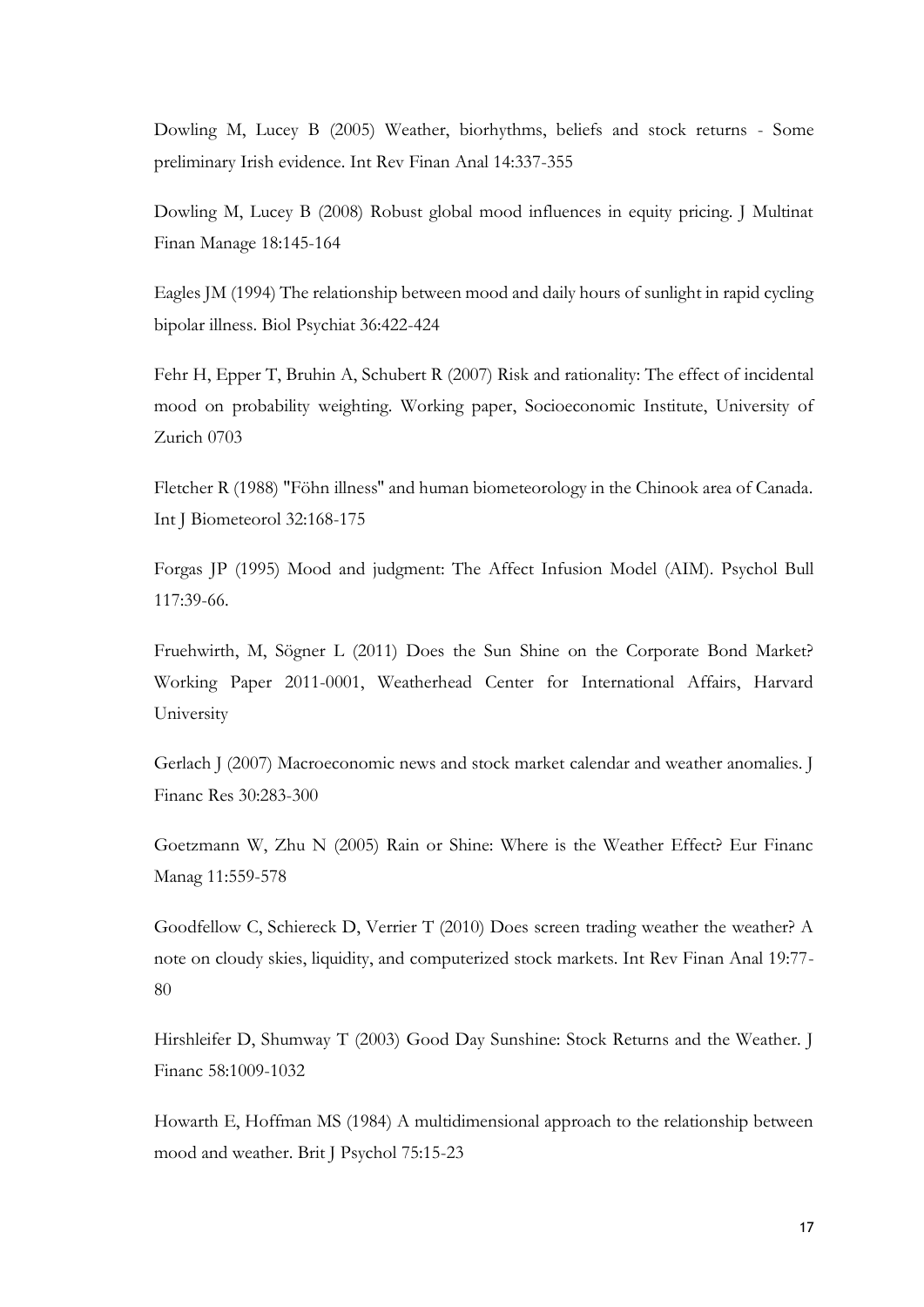Hu J (2008) Does Weather Matter? Departmental Working Papers 0809, Southern Methodist University

Isen AM, Geva N (1987) The influence of positive affect on acceptable level of risk: The person with a large canoe has a large worry. Organ Behav Hum Dec 39:145-154

Isen AM, Patrick R (1983) The effect of positive feelings on risk taking: When the chips are down. Organ Behav Hum Dec 31:194-202

Jacobsen B, Marquering W (2008) Is it the weather? J Bank Financ 32:526-540

Kang S, Jiang Z, Lee Y, Yoon S (2009) Weather effects on the returns and volatility of the Shanghai stock market. Physica A 389:91-99

Keef S, Roush M (2002) The Weather and Stock Returns in New Zealand. Q J Bus Econ 41:61-79

Keef S, Roush M (2005) Influence of weather on New Zealand financial securities. Account Financ 45:415-437

Keef S, Roush M (2007) Daily weather effects on the returns of Australian stock indices. Appl Finan Econ 17:173-184

Kramer W, Runde R (1997) Stocks and the weather: An exercise in data mining or yet another capital market anomaly? Empirical Econ 22:637-641

Krivelyova A, Robotti C (2003) Playing the Field: Geomagnetic Storms and the Stock Market. Working Paper, Federal Reserve Bank of Atlanta 2003-5a

Levy O, Galili I (2008) Stock purchase and the weather: Individual differences. J Econ Behav Organ 67:755-767

Limpaphayom P, Locke P, Sarajoti P (2005) Gone with the Wind: Chicago's Weather and Futures Trading. Rev Futures Markets 16

Loughran T, Schultz P (2004) Weather, Stock Returns, and the Impact of Localized Trading Behavior. J Financ Quant Anal 39:343-364

McAndrew FT (1993) Environmental Psychology, Brooks/Cole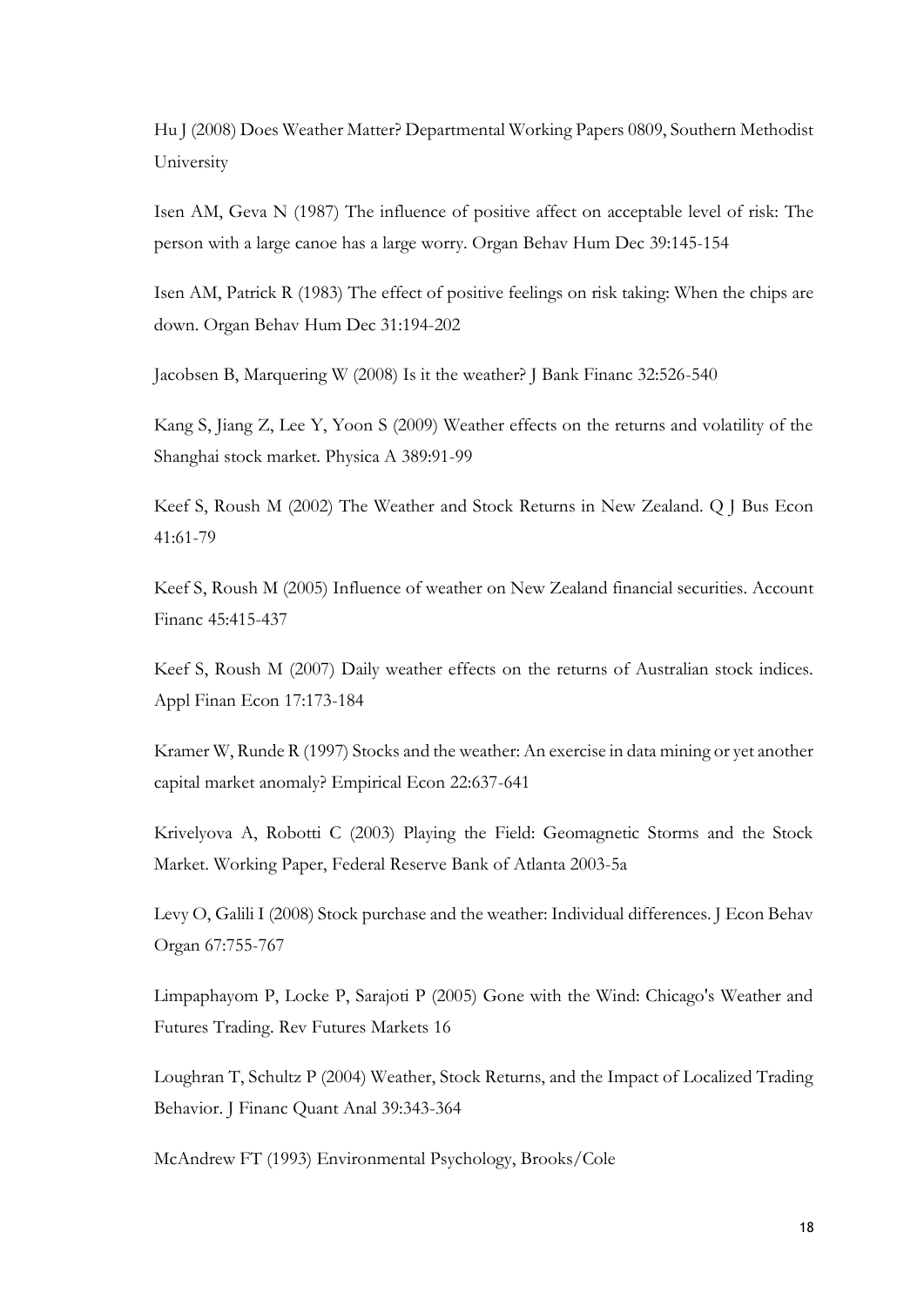Michl T, Koellinger P, Picot A (2011) In the mood for risk? An experiment on moods and risk preferences, Working Paper, Munich Ludwig-Maximilians University

Palamarek DL, Rule BG (1979) The effects of ambient temperature and insult on the motivation to retaliate or escape. Motiv Emotion 3:83-92

Pardo A, Valor E (2003) Spanish Stock Returns: Rational or Weather-Influenced? Working Paper, University of Valencia

Persinger M (1975) Lag Responses in Mood Reports to Changes in the Weather Matrix. Int J Biometeorol 19:108-114

Rind B (1996) Effect of Beliefs About Weather Conditions on Tipping. J Appl Soc Psychol 26:137-147

Rose MS, Verhoef MJ, Ramcharan S (1995) The relationship between chinook conditions and women's illness-related behaviours. Int J Biometeorol 38:156-160

Saunders E (1993) Stock Prices and Wall Street Weather. Am Econ Rev 83:1337-1345

Schneider FW, Lesko WA, Garrett WA (1980) Helping Behavior in Hot, Comfortable, and Cold Temperatures: A Field Study. Environ Behav 12:231-240

Shu H-C (2008) Weather, Investor Sentiment and Stock Market Returns: Evidence from Taiwan. J Am Acad Bus 14:96-103

Shu H-C, Hung M-W (2009) Effect of wind on stock market returns: evidence from European markets. Appl Finan Econ 19:893-904

Silva P (2010) Calendar "anomalies" in the Portuguese stock market. Invest Anal J 71:17-30

Tietjen GH, Kripke DF (1994) Suicides in California (1968-1977): Absence of seasonality in Los Angeles and Sacramento counties. Psychiat Res 53:161-172

Trombley M (1997) Stock Prices and wall street weather: additional evidence. Q J Bus Econ 36:11-21

Wright WF, Bower GH (1992) Mood effects on subjective probability assessment. Organ Behav Hum Dec 52:276-291

19